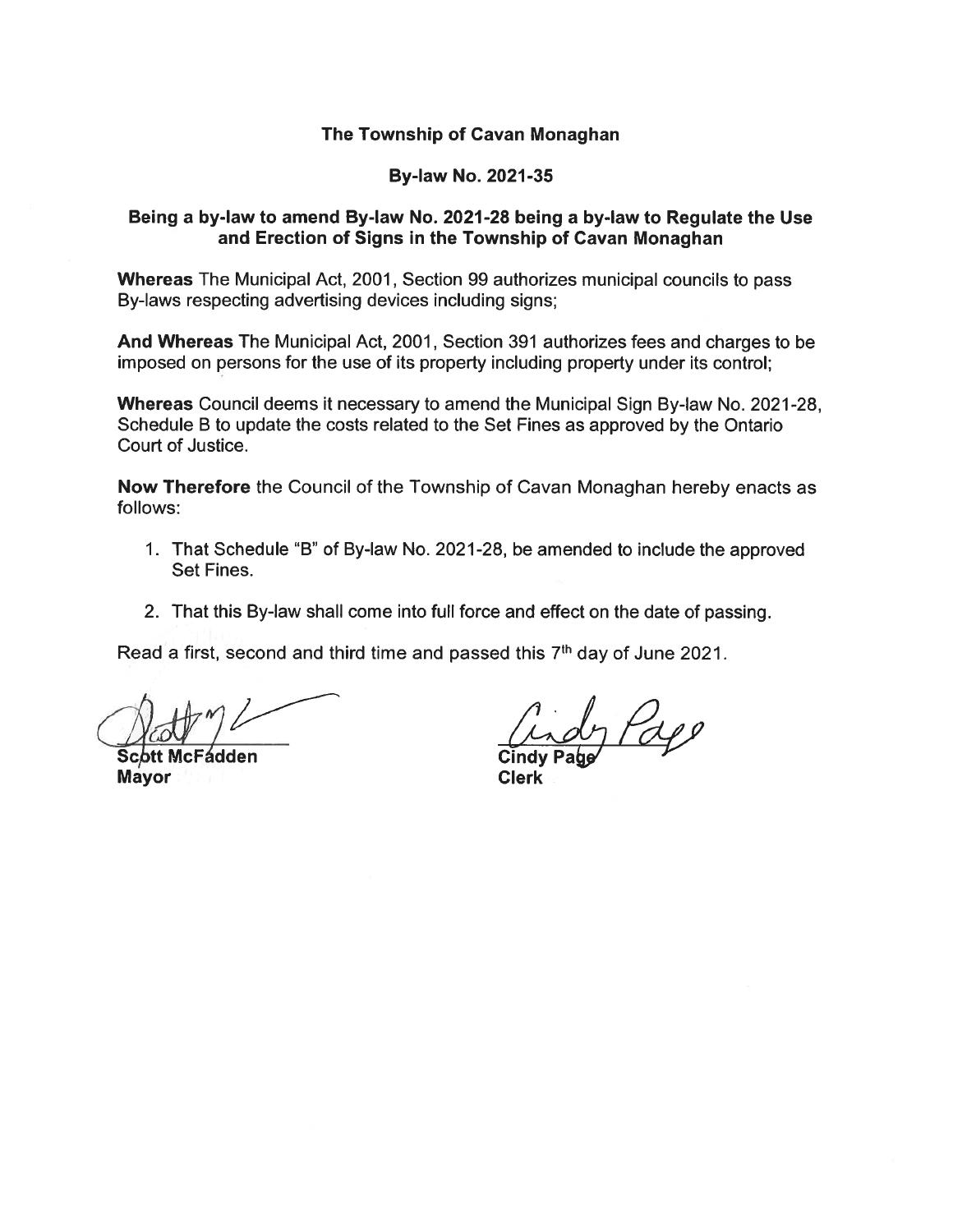### Schedule "B" to By-law No. 2021 -28, as amended

#### Set Fines

| Item | Column 1<br><b>Short Form</b><br>Wording | Column 2<br>Provision creating<br>or defining | Column 3<br><b>Set Fine</b> |
|------|------------------------------------------|-----------------------------------------------|-----------------------------|
|      |                                          | offence                                       |                             |
|      | Erection of sign<br>without permit       | Section 3.3                                   | \$400                       |
|      | Sign not in<br>compliance with<br>by-law | Section 3.2                                   | \$400                       |

Note: the general penalty provision for the offences listed above is section 6.2(a) of By-law No. 2021-28, <sup>a</sup> certified copy of which has been filed.

ilPage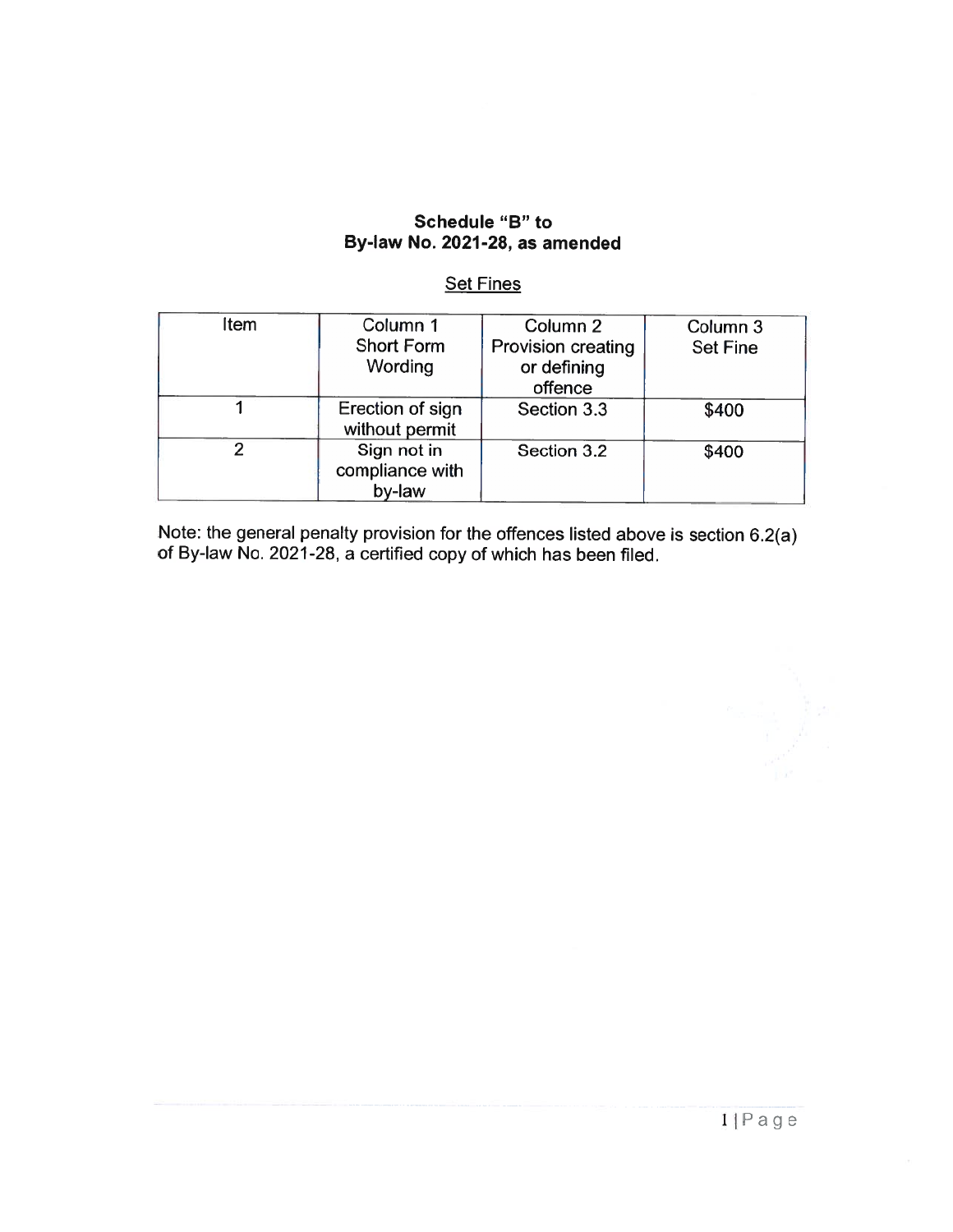### The Township of Cavan Monaghan

### By-law No. 2021-28

### Being <sup>a</sup> by-law to Regulate the Use and Erection of Signs in the Township of Cavan Monaghan

Whereas The Municipal Act, 2001, Section 99 authorizes municipal councils to pass By-laws respecting advertising devices including signs;

And Whereas The Municipal Act, 2001, Section 391 authorizes fees and charges to be imposed on persons for the use of its property including property under its control;

And Whereas The Municipal Act, 2001, Section 446 authorizes entry onto property to enforce Township By-laws;

And Whereas The Municipal Act, 2001, Section 63(1) authorizes the removal and impounding of objects that contravene the By-law;

And Whereas Council considers it desirable to regulate certain types of advertising devices including signs within the Township of Cavan Monaghan;

Now Therefore the Council of the Township of Cavan Monaghan hereby enacts as follows:

### 1. Short Title

This By-law may be cited as "The Municipal Sign By-law" for the Corporation of the Township of Cavan Monaghan.

### 2. Definitions

For the purposes of this By-law, the following definitions shall apply:

- 2.1 "Alter, Altered, or Alteration" shall mean any change to a sign with the exception of:
	- a. <sup>a</sup> change in the message displayed by <sup>a</sup> sign;
	- b. the rearrangemen<sup>t</sup> of numbers, letters or copy applied directly to the face of <sup>a</sup> sign and specifically designed and intended to be periodically rearranged; or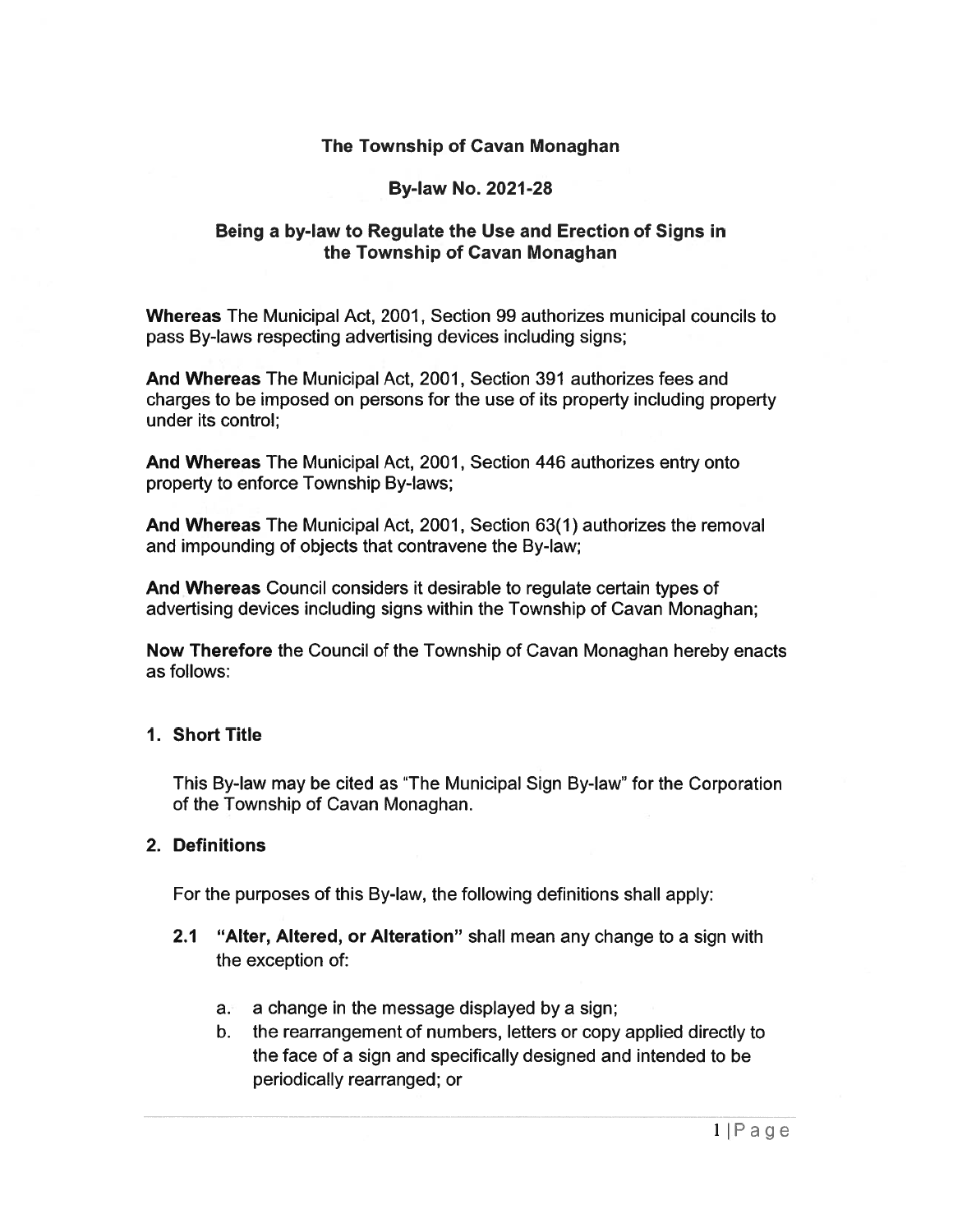- c. Fepair and maintenance, including replacement by identica components; unless such works change the size, height or location of the sign or otherwise affect the structure of the sign.
- **2.2 "Applicant"** shall mean a person who is applying for a sign permit under the terms of this By-law.
- 2.3 "Awning" shall mean <sup>a</sup> retractable or non-retractable roof-like structure constructed of canvas or canvas-like material (which may have displayed thereon <sup>a</sup> message) supported by <sup>a</sup> frame that projects from, is attached to and is supported by <sup>a</sup> building.
- 2.4 "Building Code" shall mean the Ontario Building Code Act, as amended and includes any regulations thereunder.
- 2.5 "Clear Height" shall mean the distance between the highest elevation of the ground beneath a sign or awning and the lowest point of the sigr (excluding support poles) or awning, as the case may be.
- 2.6 "Council" shall mean the Council of the Corporation of the Township of Cavan Monaghan.
- **2.7 "Corporation"** shall mean the Corporation of the Township of Cavar Monaghan.
- **2.8 "Erect"** shall mean to attach, display, alter, build, construct, reconstruct enlarge, or move, but does not include any change in the message displayed on <sup>a</sup> sign or any act performed to maintain <sup>a</sup> sign.
- **2.9 "Highway"** shall have the same meaning as that word is defined in the Highway Traffic Act.
- **2.10 "Lot"** shall mean a parcel of land that is registered as a legally conveyable parcel of land in the Land Titles Registry Office.
- 2.11 "Marquee" shall mean <sup>a</sup> permanent roof structure constructed of metal, wood, <sup>p</sup>lastic, <sup>p</sup>laster or similar materials projecting from, attached to and supported by <sup>a</sup> building, upon which there may be one or more sign faces.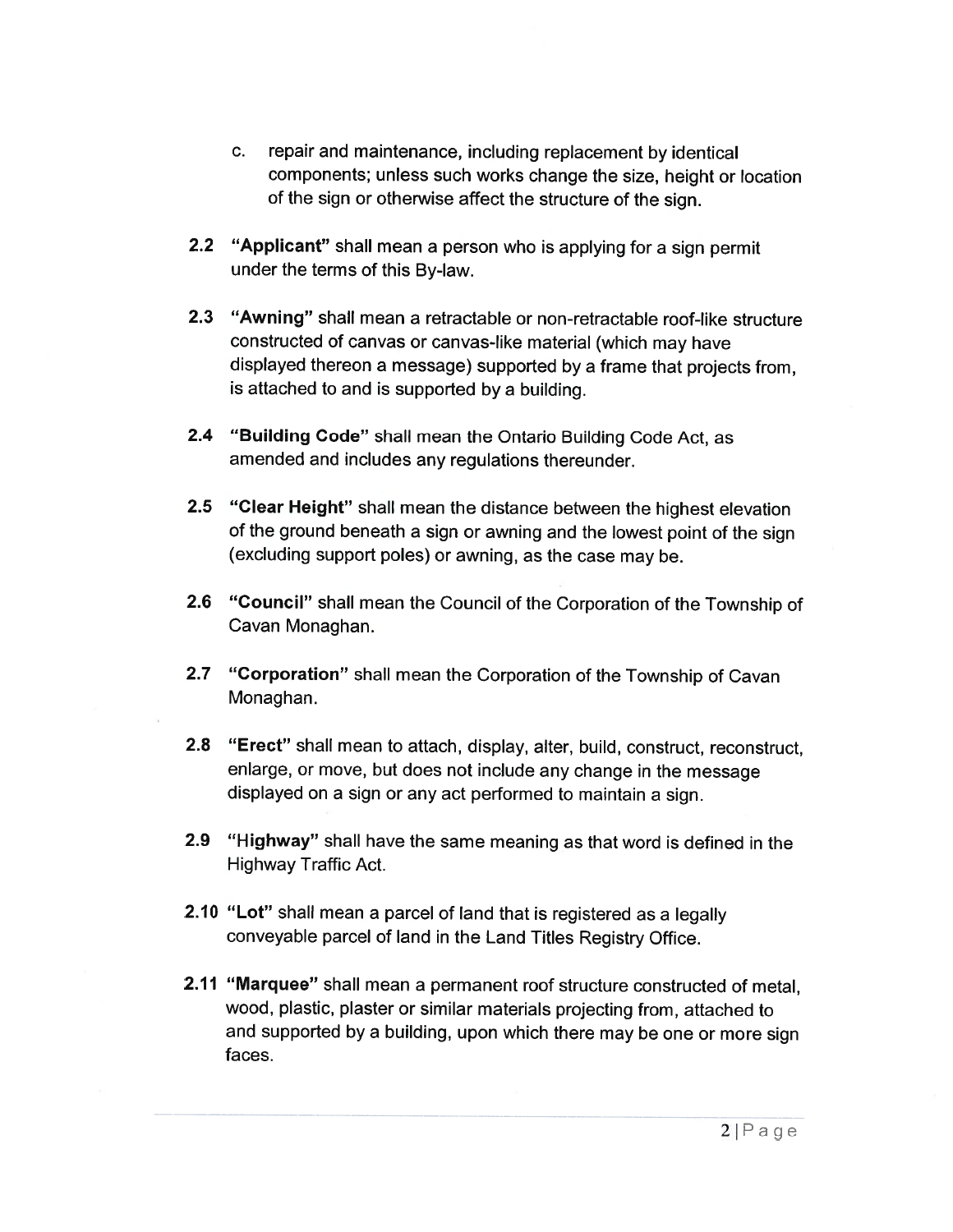- 2.12 "Mural" shall mean any type of display or artistic endeavor applied to any external wall or other par<sup>t</sup> of <sup>a</sup> building or structure which does not include any words, images, logos, or trademarks that advertise or convey any promotional message.
- 2.13 "Municipal Property" shall mean property owned by or under control of the Corporation of the Township of Cavan Monaghan.
- 2.14 "Sign" shall mean <sup>a</sup> name identification, description device, display or illustration which is presented upon <sup>a</sup> surface, structure and/or other componen<sup>t</sup> par<sup>t</sup> that are used as <sup>a</sup> visual medium or display which directs attention to an object, product, place, activity, person, institution, organization or business.
- 2.15 "Sign Area" shall mean the area of the surface, structure and/or componen<sup>t</sup> par<sup>t</sup> that is used as <sup>a</sup> visual medium or display. For the purpose of this By-law, any double-sided sign shall be deemed to have only one face, provided that the faces are identical, contiguous, and/or diverging at an angle of not more than fifteen (15) degrees.

## 2.16 "Sign Classifications"

- a. "Abandoned Sign" shall mean <sup>a</sup> sign located on property which becomes vacant and unoccupied for <sup>a</sup> period of ninety (90) days or more, or any sign which pertains to <sup>a</sup> time, event or purpose 48 hours after which it no longer applies.
- b. "Animated Sign" shall mean <sup>a</sup> sign whose sign face moves in whole or in par<sup>t</sup> and includes flashing, chase lighting, or electronic message which is stagnant for less than sixty (60) seconds or rotating sign but does not include <sup>a</sup> clock, <sup>a</sup> time, date or temperature display.
- c. "Banner Sign" shall mean <sup>a</sup> temporary sign made of vinyl, cloth, canvas or other like material.
- d. "Billboard Sign" shall mean <sup>a</sup> sign structure to which advertising copy is fastened in such <sup>a</sup> manner as to permit its periodic replacement and which displays goods, products, services or facilities that are not available at the location of the sign and/or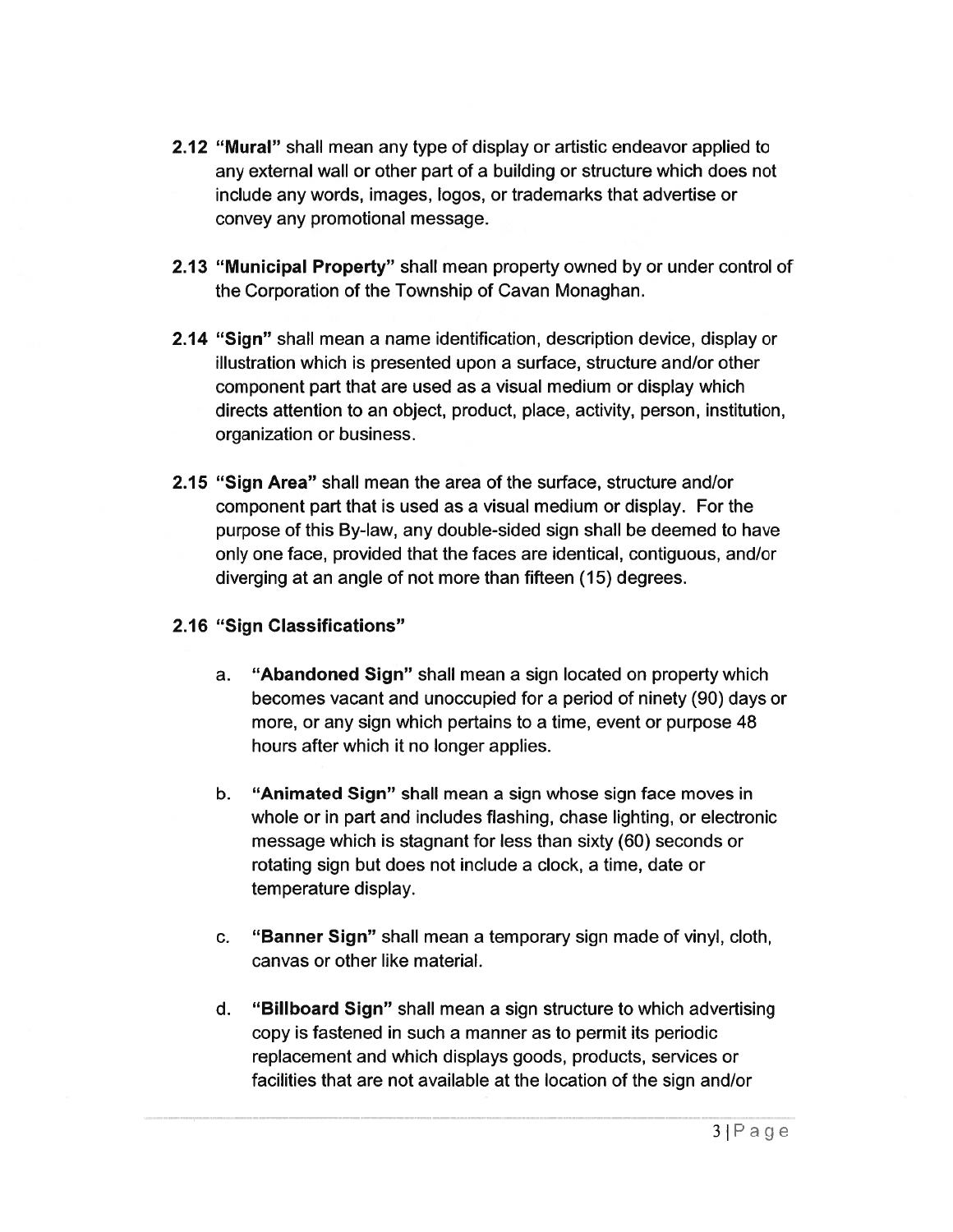which directs or invites <sup>a</sup> person to location different from which the sign is located, and does not exceed 60 square metres in size.

- e.. "**Black Fluorescent Sign**" shall mean a permanent sign or mobile sign containing large changeable letters.
- f.f. **"Civic Address Sign"** shall mean a standardized sign supplied by the municipality and which is installed at or near the street line.
- g. "Contractor's Sign" shall mean <sup>a</sup> single or double faced temporary on-premise sign containing the name of the contractor or the name of the product being used for an on-going construction, renovation or maintenance project on <sup>a</sup> lot, where such sign shall be removed upon completion of the work.
- h. "Developer's Sign" shall mean <sup>a</sup> single or double faced temporary on-premise sign used to identify <sup>a</sup> development or redevelopment project on <sup>a</sup> lot or establishment or <sup>a</sup> subdivision, where such sign is removed upon completion of the development project. It shall have a maximum sign area of 9 square metres.
- i. "Directional Sign, Off-premise" shall mean an off-premise sign that is used to guide vehicular and pedestrian traffic to <sup>a</sup> lot or business. The sign shall contain only the name of the business or enterprise, the logo and an arrow or other form of directional indicator and shall have <sup>a</sup> maximum sign area of 3 square metres.
- j. "Directional Sign, On-premise" shall mean an on-premise sign that is used to guide vehicular and pedestrian traffic on a lot, such as entry or exit signage, or on-site parking signage and includes menu signage and similar on-site instructional signage, but shall not include any advertising matter. The sign shall have <sup>a</sup> maximum sign area of 0.5 square metres.
- k. "Directory Sign" shall mean <sup>a</sup> sign listing the tenants of <sup>a</sup> multi tenant commercial or industrial building containing at least two (2) distinct tenant units which sign includes only the municipal address and a list of tenants or occupancies for identification purposes.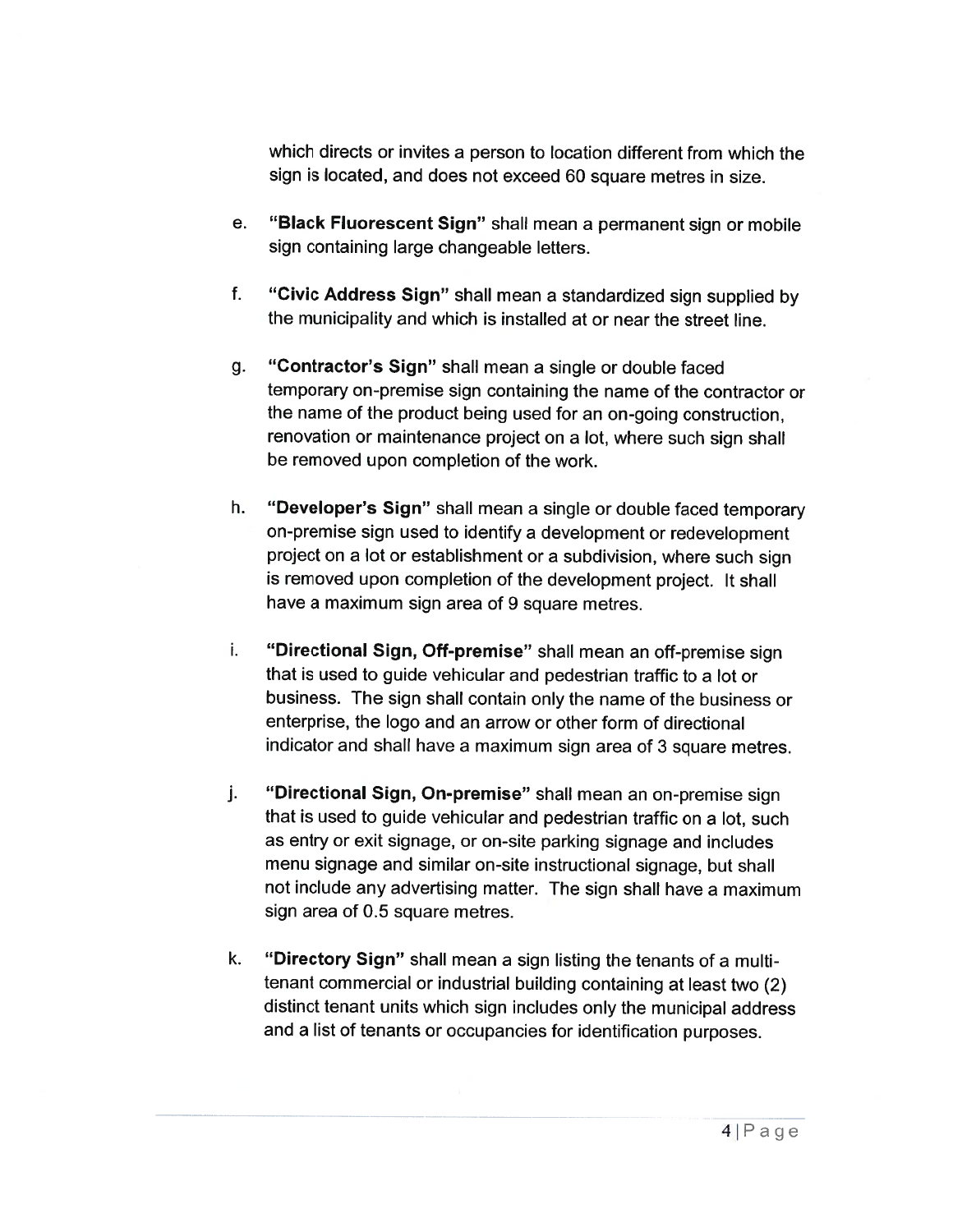- I. "Double Faced Sign" shall mean <sup>a</sup> sign having two (2) sign faces of equal area and proportions which are located exactly opposite each other on the sign structure. (see Sign Area Section 2.15)
- m. "Election Sign" shall mean <sup>a</sup> sign which is used to promote the running candidate for public office in <sup>a</sup> federal, provincial, municipal, or School Board election period and signs used in relation to <sup>a</sup> referendum.
- n. "Electronic Message Display" shall mean <sup>a</sup> sign or par<sup>t</sup> of <sup>a</sup> sign which is electronically controlled to display information in <sup>a</sup> pre arranged sequence.
- o. "Fascia Sign" shall mean <sup>a</sup> single faced accessory sign which is painted directly onto <sup>a</sup> building façade or attached directly to the wall of <sup>a</sup> building and which does not project more than 0.3 metres from the building. Any message displayed on an awning or marquee, whether projecting over <sup>a</sup> street or not, shall be deemed <sup>a</sup> fascia sign for the purposes of this By-law.
- p. "Fence Sign" shall mean <sup>a</sup> single- or double-faced sign which has been affixed to <sup>a</sup> fence.
- q. "Ground Sign" shall mean <sup>a</sup> single- or double-faced on-premise sign which rests on the ground or is mounted on one or more poles where the sign has <sup>a</sup> clear height of less than 3.0 metres.
- r. "Hanging Sign" shall mean <sup>a</sup> sign which is attached perpendicular to the wall of <sup>a</sup> building, which overhangs <sup>a</sup> sidewalk or other pedestrian walkway and is fixed to preven<sup>t</sup> swinging.
- s. "Home Business Sign" shall mean <sup>a</sup> sign for the identification of <sup>a</sup> home business.
- t. "Illuminated Sign" shall mean <sup>a</sup> sign which is illuminated directly, indirectly, internally or externally by fluorescent lamps or luminous tubes.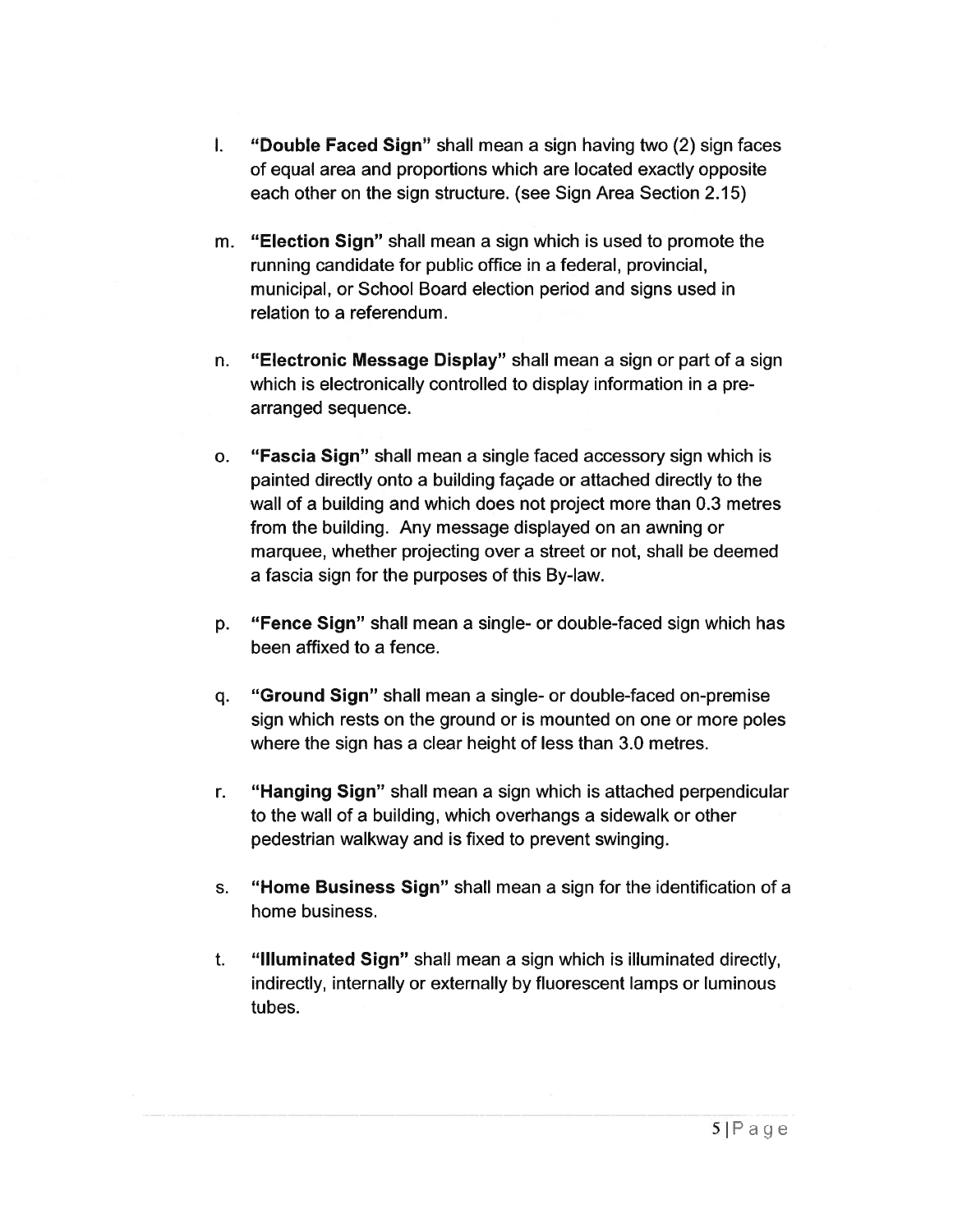- u.. "**Inflatable Sign**" shall mean a sign designed to be airborne and tethered to the ground, <sup>a</sup> vehicle, or any other structure and shall include balloons and any other inflatable Sign.
- v. "Mobile Sign" shall mean <sup>a</sup> sign mounted on or connected to <sup>a</sup> trailer or other type of structure which is not permanently anchored in the ground and is designed in such <sup>a</sup> manner as to facilitate its movement from <sup>p</sup>lace to <sup>p</sup>lace for the purpose of advertising on <sup>a</sup> temporary basis, but shall not include <sup>a</sup> sandwich board, or real estate sign.
- w.. **"Multi-faced Sign** shall mean a ground sign having more than two (2) sign faces up to <sup>a</sup> maximum of four (4) sign faces, each face being of equa<sup>l</sup> area and proportion to the other.
- x.. "**Off-Premise Sign**" shall mean a sign identifying or advertising a business, person, activity, goods, products or service, which is not related to, or available at the lot where the sign in located.
- y. "On-premise Sign" shall mean <sup>a</sup> sign identifying, advertising, or directing attention to <sup>a</sup> business, profession, commodity, subject service, or entertainment which is conducted, sold or offered at the lot upon which the sign is located.
- z. $\blacksquare$  "Personal Identification Sign" shall mean a single or doublefaced on-premise sign that identifies the residential occupants of the lot.
- aa. "Poster Panel Sign" shall mean <sup>a</sup> single or double faced Offpremise sign which is used for the display of <sup>a</sup> message produced on <sup>a</sup> sheet of paper that may be either self-supporting or affixed to a building or other structure for support.
- bb. "Private Warning Sign" shall mean <sup>a</sup> single faced On-premise sign that directs <sup>a</sup> warning to the public such as no trespassing, beware of dog, no hunting or similar warnings.
- cc. "Public Information Sign" shall mean any sign erected for or at the direction of any government authority, agency, board or committee for the purpose of providing information to the public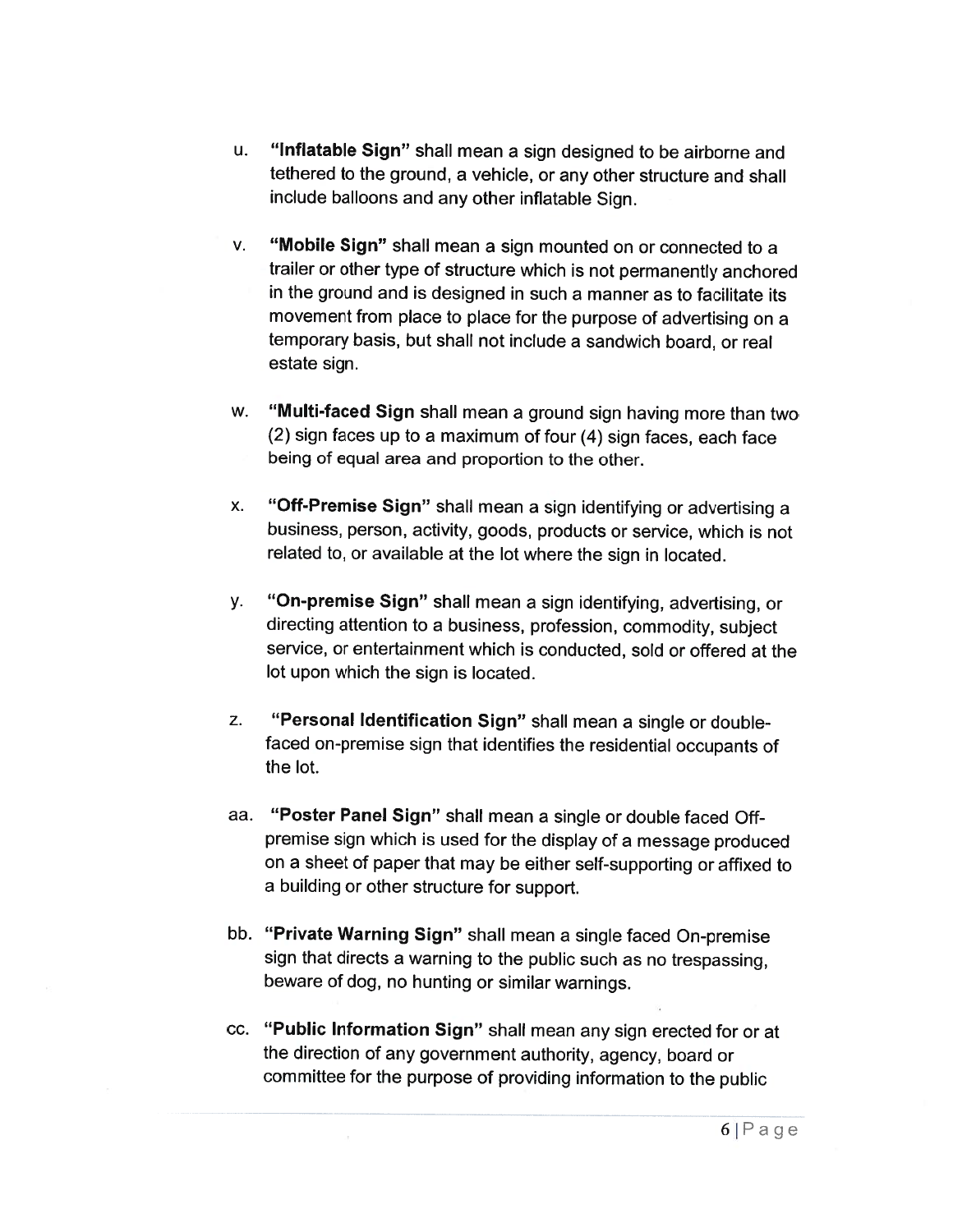concerning such authority, agency, board or committee or any proceedings thereof and shall include signs that advertise Planning Act applications.

- dd. "Readograph" shall mean <sup>a</sup> sign or par<sup>t</sup> of <sup>a</sup> sign on which copy is changed manually with letters or pictorial panels.
- ee. "Real Estate Sign" shall mean <sup>a</sup> temporary sign located on <sup>a</sup> lot for the purpose of announcing <sup>a</sup> sale, lease, or rental of such lot or <sup>a</sup> building or structure located thereon.
- if. "Sandwich Board" shall mean <sup>a</sup> sign which is secured but not permanently affixed to the ground. Being self-supportive, it forms the shape of an 'A' when erected. Its size and shape shall be limited to a maximum of 1.2 metres in height and 0.6 metres in width for each Sign Face.
- gg. "Temporary Sign" shall mean <sup>a</sup> sign which is intended to advertise community events or civic projects, or promote patriotic, religious or charitable events on <sup>a</sup> temporary basis.
- hh. "Yard Sale Sign" shall mean <sup>a</sup> sign which is used solely for the purpose of directing traffic to the location of a yard, garage, household, or auction sale. Such signs may include the name of the event holder, and the location and/or time of the event but shall contain no other message. Such sign shall be removed immediately following the closure of the event.
- 2.17 "Sight Triangle" shall mean an unobstructed triangular area where the front lot line and exterior side lot line meet on <sup>a</sup> corner lot.
- 2.18 "Sign Face" shall mean that portion of <sup>a</sup> sign on which <sup>a</sup> message is intended to be displayed.
- 2.19 "Sign Structure" shall mean those parts of <sup>a</sup> sign consisting of the supports or framework for the suppor<sup>t</sup> of the sign.
- 2.20 "Street" shall mean <sup>a</sup> highway as defined in the Municipal Act, 2001 and includes the travelled and non-travelled portion of <sup>a</sup> street allowance.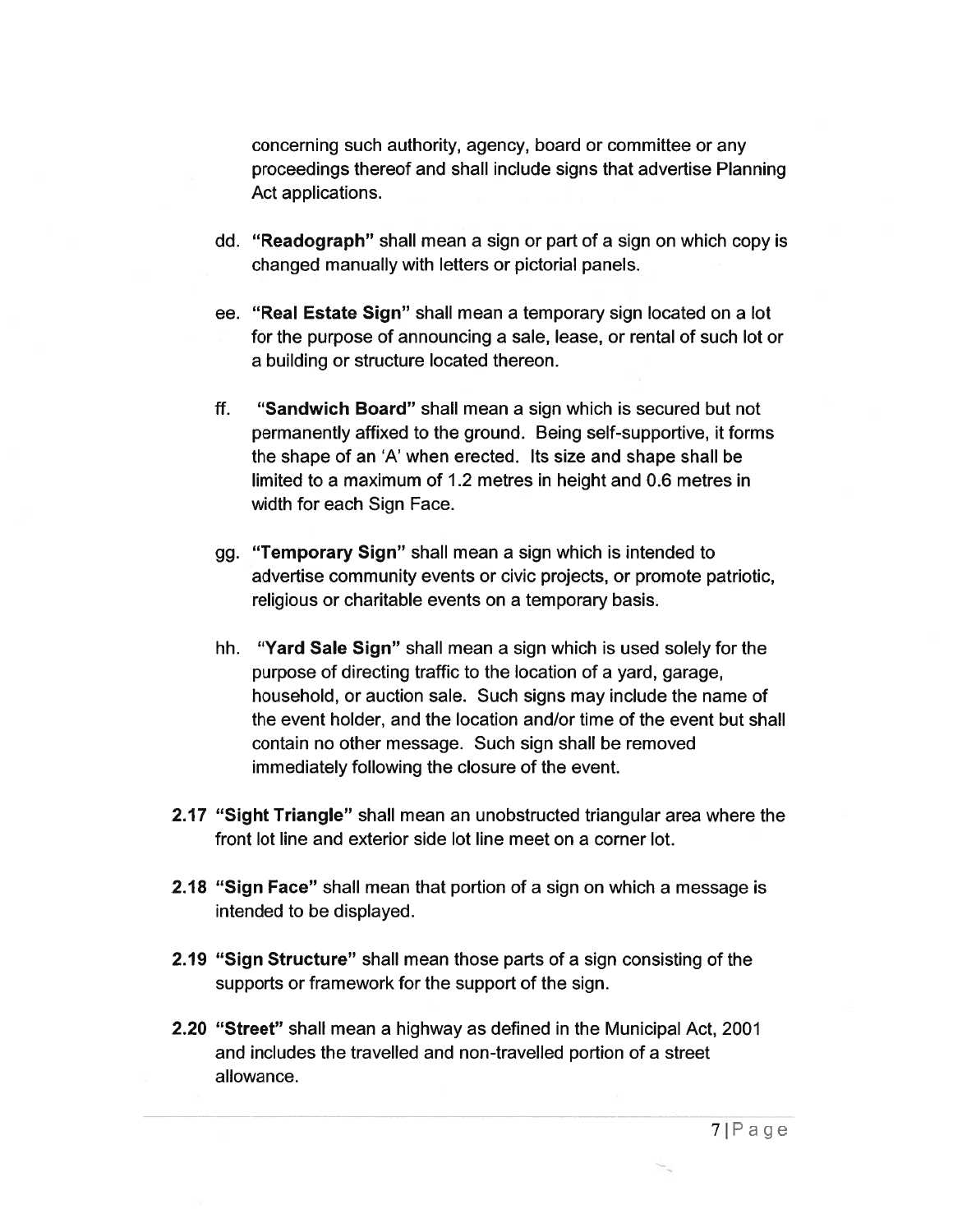- 2.21 "Street Frontage" shall mean the limit of the street allowance and is the dividing line between <sup>a</sup> lot and <sup>a</sup> street.
- 2.22 "Third Party Advertising" shall mean a sign erected on or at a business premise intended to advertise <sup>a</sup> business that is conducted at another location.
- **2.23 "Zoning By-law"** shall mean any zoning By-law of the Corporatior passed under Section 34 of the Planning Act, R.S.O., 1990, as amended.

## 3. General Provisions

### 3.1 Scope

Unless otherwise specifically exemp<sup>t</sup> or covered under <sup>a</sup> Community Improvement Plan Area, all lands within the limits of the Township of Cavan Monaghan are subject to the provisions of this By-law.

### 3.2 Effect of this By-law

No person shall erect, display or alter, or cause the same, any sign within the limits of the Township of Cavan Monaghan excep<sup>t</sup> in compliance with this By-law.

This By-law shall not be effective to reduce or mitigate any restrictions lawfully imposed by <sup>a</sup> governmental authority having jurisdiction to make such restrictions. The most restrictive of all the regulations shall prevail.

### 3.3 Permit Required

No person shall erect, display or alter, or cause to be erected, displayed, or altered <sup>a</sup> sign within the limits of the Corporation without first obtaining <sup>a</sup> permit from the Chief Building Official or his/her designates, unless the sign is exemp<sup>t</sup> from the permit requirement.

### 3.4 Issuance of Permit

When the requirements of this By-law have been complied with and the Chief Building Official or his/her designate accepts and approves the application and all the plans and drawings therewith, and when the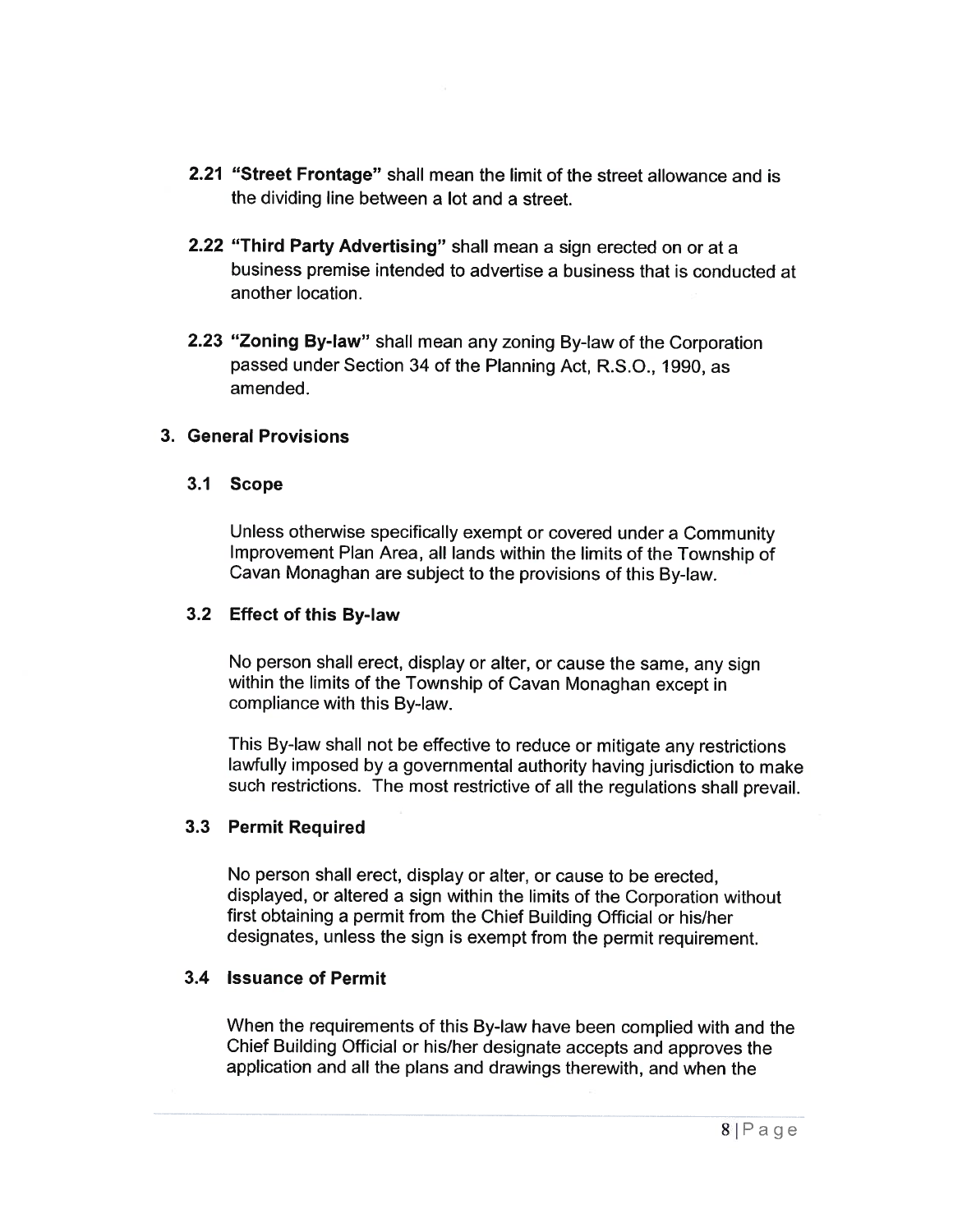necessary fees have been paid, the Chief Building Official or his/her designate shall issue <sup>a</sup> permit for the erection of the sign.

The Chief Building Official or his/her designate shall not issue <sup>a</sup> sign permit for <sup>a</sup> proposed sign, awning or marquee, which would contravene any provision of this By-law, the Building Code Act or any other applicable statute.

### 3.5 Sign Permits and Fees

- a. Every applicant for <sup>a</sup> sign permit shall complete <sup>a</sup> sign permit application provided by the Planning and Development Department, submit all necessary plans and drawings, and pay all applicable fees as set out in the Township's User Fees and Charges By-law.
- b. The applicant for <sup>a</sup> sign permit shall provide the following information by drawings or in writing as may be required by the Chief Building Official or his/her designate in his/her sole discretion:
	- i. A Site Plan depicting the location of all existing buildings and their entrances and the location of the proposed sign, and their distances to lot lines;
	- ii. The type, size and weight of the sign;
	- iii. The minimum clear height and the maximum height of the sign;
	- iv. The type and operation of lighting, if any, of the sign;
	- v. The means of suppor<sup>t</sup> and manner of erection of the sign;
	- vi. The location and size of other signs on the lot;
	- vii. Existing and proposed use(s) of the premises;
	- viii. The municipal address of the premises;
	- ix. The name and addresses of the owner of the sign;
	- x. The name and address of the erector of the sign;
	- xi. Other information as determined by the Chief Building Official or his/her designate with respec<sup>t</sup> to the building including architectural and structural drawings as may be necessary to determine if the building is structurally capable, under the Ontario Building Code, of supporting the sign.

### 3.6 Revocation of <sup>a</sup> Sign Permit

The Township may revoke <sup>a</sup> permit under the following circumstances: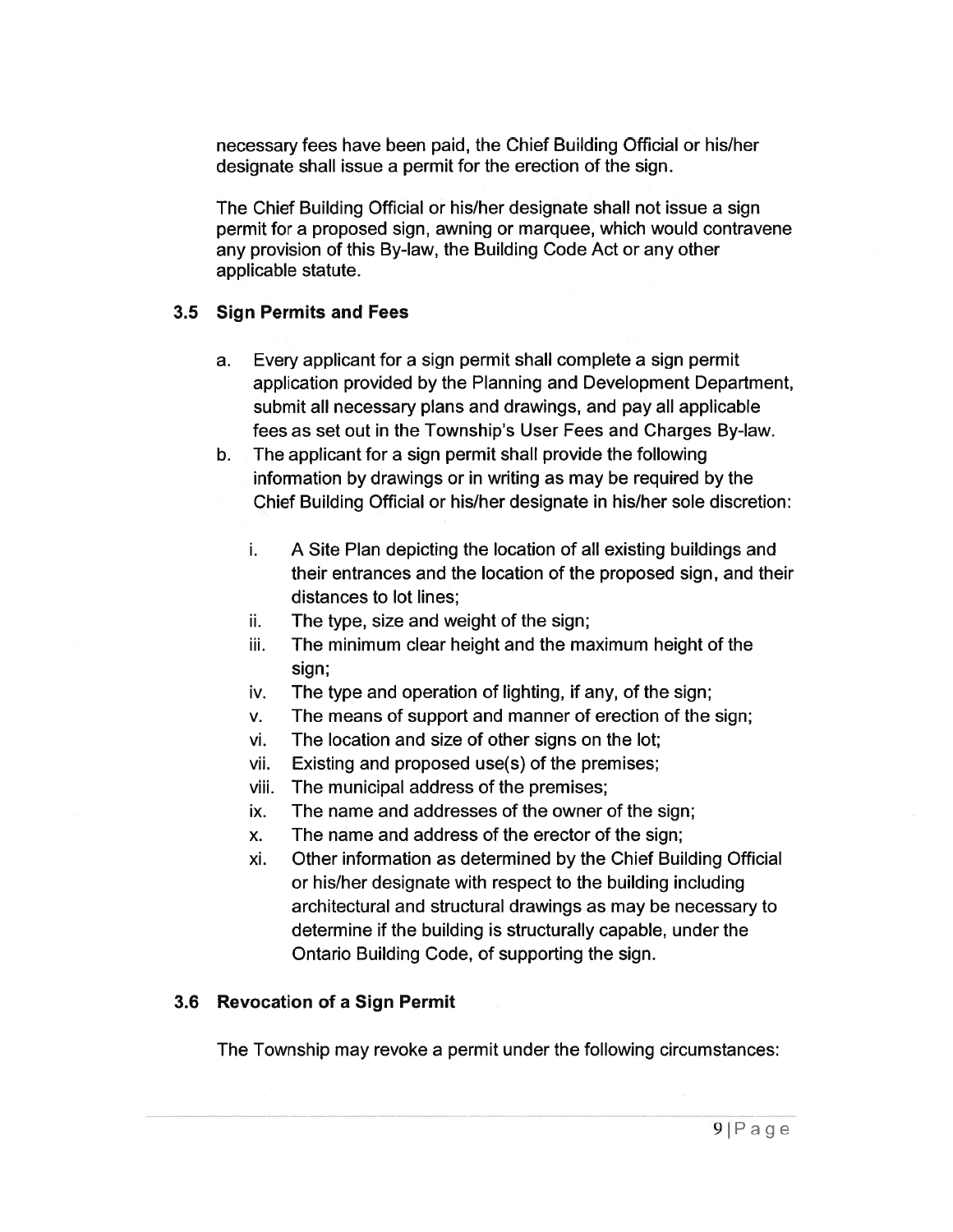- a. When six (6) months after its issuance, the erection, display, alteration of the sign in respect of which the permit has been issued has not, in the opinion of the Chief Building Official, been seriously commenced or has been substantially suspended or discontinued.
- b. Where the sign has not been erected, displayed or altered in accordance with the permit and/or does not comply with the provisions of this By-law.
- c. Where the permit has been issued as the result of false, mistaken, incorrect, or misleading statements, or undertakings on the application.

# 3.7 Inspection

Upon completion of the erection, display, alteration or repair of <sup>a</sup> sign for which a permit has been issued, the person to whom the permit was issued shall notify the Chief Building Official or his/her designate, who shall within thirty (30) days from the date of such notice, inspect the sign and sign structure (if applicable) to ensure that is has been erected, displayed, altered or repaired in accordance with the approved <sup>p</sup>lans in respect of which the permit was issued, the requirements of this By-law, the Ontario Building Code, and any other applicable laws.

## 3.8 Exemptions

No permit shall be required for any of the following:

- a. $\,$  Personal identification signs having a maximum sign area of 0.5  $\,$ square metres.
- b. $\blacksquare$  Real estate, restricted to the size and definition provided by the Chief Building Official or his/her designate.
- c. Private Warning signs or other such directional signs regulating the use of the property.
- d.Directory signs.
- e.On-premise directional signage.
- f. Memorial or commemorative signs or tablets, ground mounted or permanently attached or architecturally integrated into <sup>a</sup> building.
- g. Signs erected upon commercial or industrial premises which list only the hours of operation, municipal address, unit number, telephone number, webpage and or email address, providing that the number of such signs does not exceed one per business establishment and that the sign area does not exceed 0.5 square metres.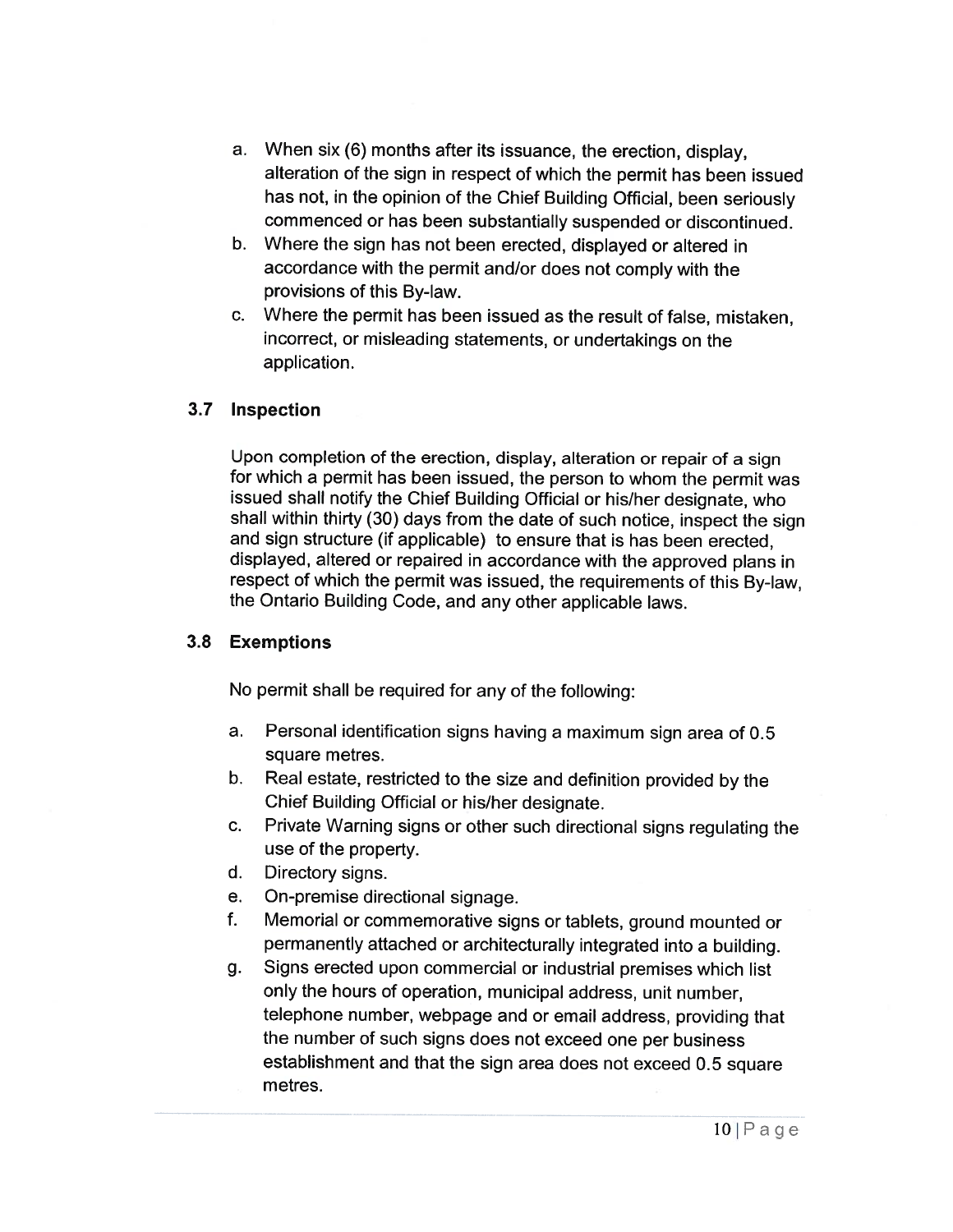- h. All signs in the interior of buildings, whether they can be seen from the outside or not, including window painted signs.
- i. Election signs.
- j. Temporary signs, subject to their removal within one (I) week of the conclusion of the special event.
- k. Signs that are used to advertise the sale of fresh farm products provided the total area of the sign does not exceed 1.5 square metres.
- I. Civic address signs not exceeding 0.2 square metres in sign area.

### 3.9 Enforcement

This By-law shall be administered by the Chief Building Official or his/her designate, as appointed by the Council of the Corporation of the Township of Cavan Monaghan.

### 3.10 Location of Signs

No sign shall be located in such <sup>a</sup> manner as to impede the view of any highway intersection or railroad grade crossing or any ingress and/or egress from private or public property or where, in the opinion of the road authority having jurisdiction, it may be confused with or impair the view of any authorized traffic sign, signal or device. If <sup>a</sup> sign falls within jurisdiction of another governmental authority, input from the applicable authority will be sought.

## 3.11 Number of Signs

a. Off-premise Signs

A maximum of one (1) off-premise sign may be erected or displayed on one lot.

## 3.12 Existing Signs

- a. This By-law shall not apply so as to require any sign that was lawfully erected or displayed on the date this By-law comes into full force and effect that does not comply with the provisions of this By law, to be made to comply with this By-law so long as the sign is not altered.
- b. If any sign legally existing on the date this By-law comes into full force and effect is removed, relocated or deemed by the Chief Building Official or his/her designate to be substantially altered, the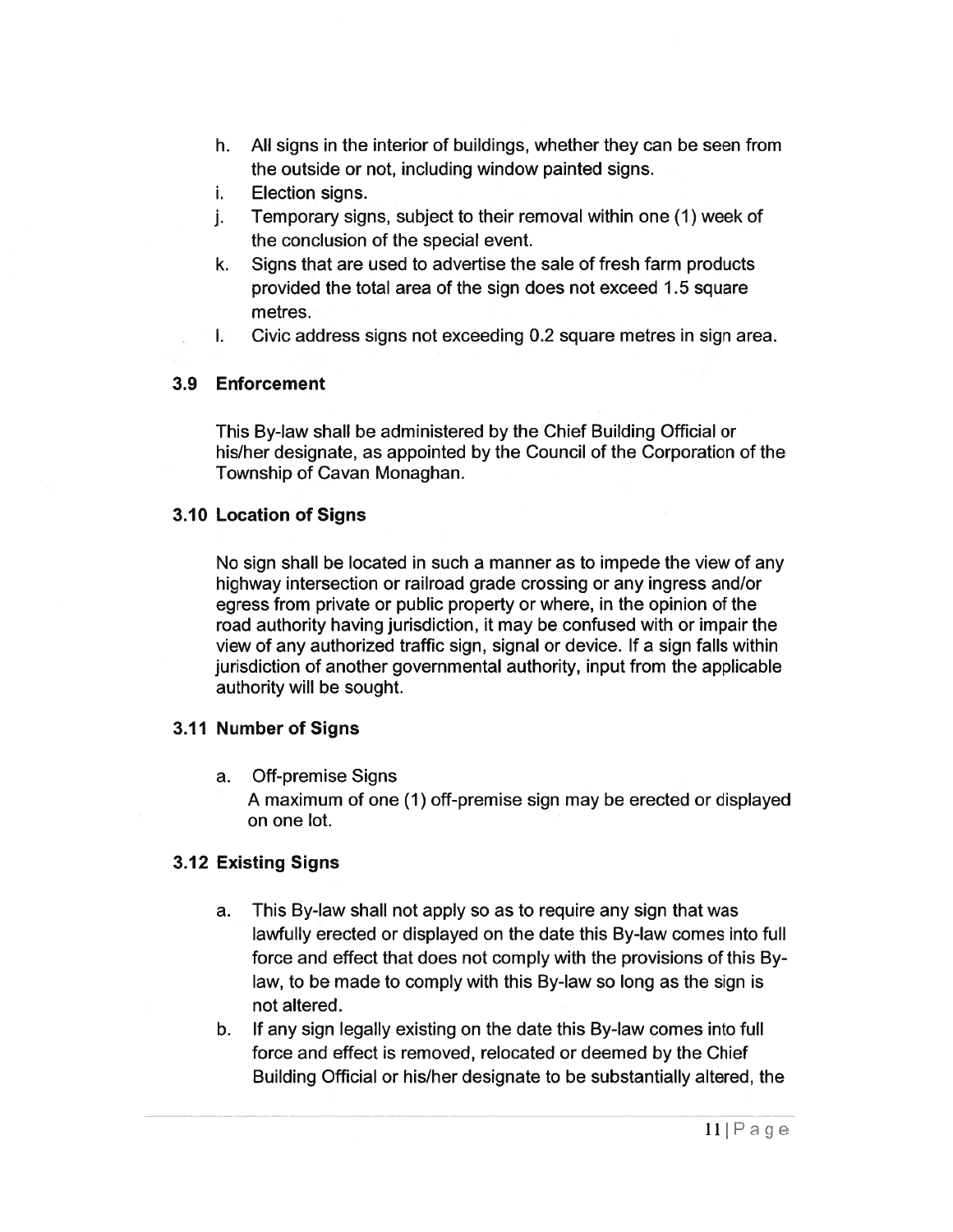sign shall be replaced or upgraded only in accordance with all the requirements of this By-law.

c. Subsection a. does not apply to signs located on Municipal Property.

### 3.13 Maintenance

Every sign shall be kept clean, neatly painted, well maintained and in good state of repair as to safety and appearance. No person shall permit any sign to become unsafe. Failure of maintenance requirements is subject to section 6.2c.

### 3.14 Illumination

- a. Signs may be illuminated unless otherwise expressly prohibited by this By-law.
- b. No illumination of <sup>a</sup> sign shall spill beyond the face of the sign such that light interferes with the enjoyment of neighbouring lands or interferes with the visibility on nearby streets.

## 3.15 Prohibited Signs

Any sign not expressly permitted by the By-law is prohibited and without limiting the generality of the foregoing, the following signs are specifically prohibited:

- a. Abandoned sign;
- b. Animated sign;
- c. A banner, other than a banner located within a public roac allowance which has been given approval by Council;
- d. An inflatable advertising sign;
- e. A sign erected or painted on <sup>a</sup> vehicle or trailer where the vehicle or trailer is not in weekly operation for transportation and is parked in a manner so as to make the sign visible from <sup>a</sup> street for the purpose of functioning as an identification, information or advertising sign;
- f. AA sign located so as to obstruct the view of any motor vehicle driver so as to cause an unsafe condition;
- g. <sup>A</sup> sign located within <sup>a</sup> site triangle;
- h. A sign interfering with or obstructing the view of an authorizec traffic sign, traffic signal, or an official sign or any sign capable of being confused with such traffic sign traffic signal or official sign;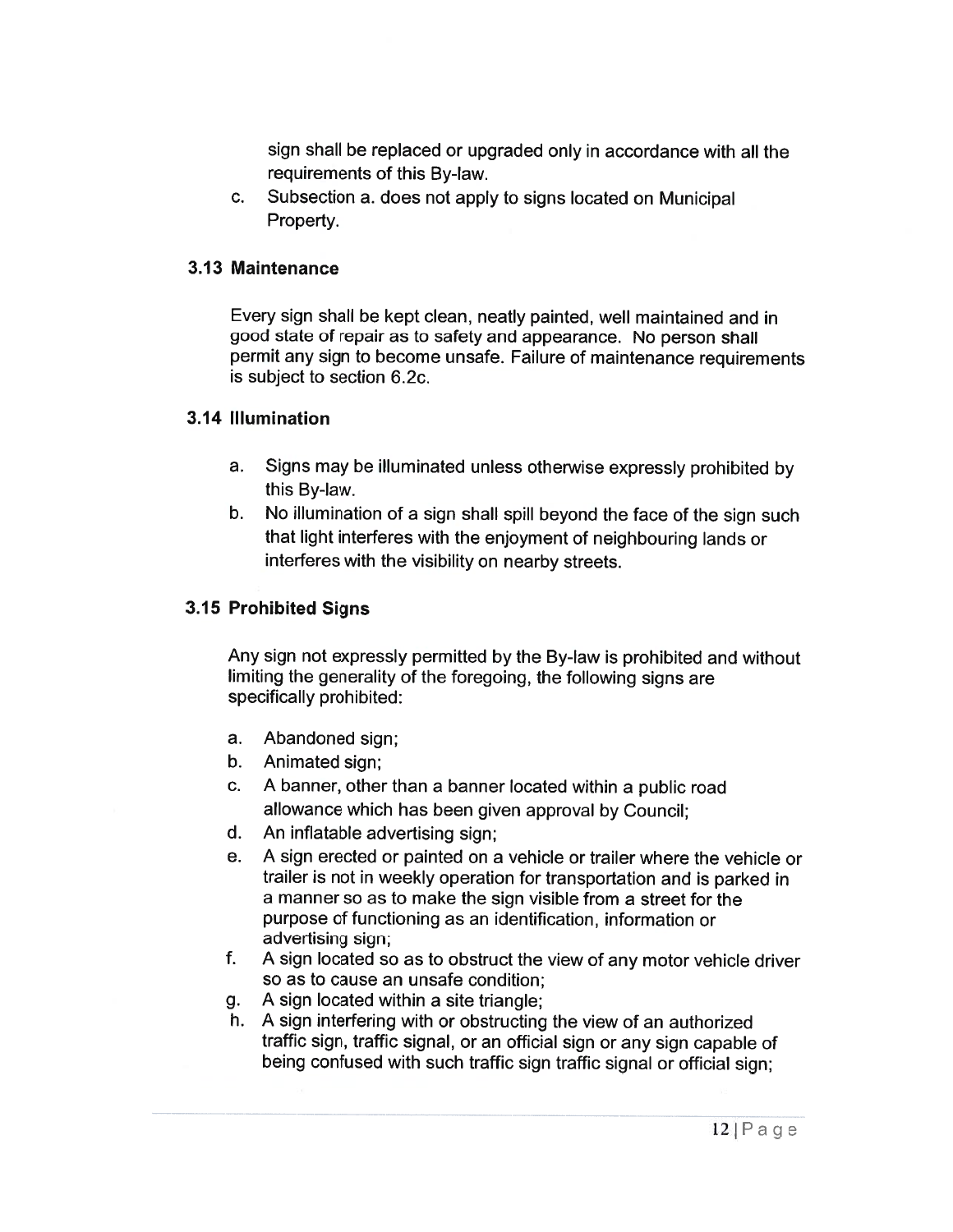- i. Any sign which may interfere with or damage any above or below ground municipal or utility services;
- j. Any sign structure in <sup>a</sup> state of disrepair or in an unsafe, damaged or hazardous condition;
- k. Any mobile sign structure anchored by concrete blocks, sandbags, or any other hazardous or unsightly objects;
- I. Any sign or par<sup>t</sup> of any sign on or within any Municipal Road Allowance (unless accompanied by an encroachment agreement), public park, or municipally owned lands;
- m. Any sign so illuminated that it interferes with the effectiveness of, or obscures <sup>a</sup> traffic control sign, device or signal;
- n. Any sign, which obstructs or interferes with any maintenance operations provided by the Township;
- o. Any sign which obstructs any fire escape, fire exit, fire hydrant or standpipe;
- p. Except for <sup>a</sup> public information sign, banner or sign pertaining to public safety, no person shall attach or display any sign or advertisement on <sup>a</sup> utility pole, light standard, or live tree excep<sup>t</sup> as provided for hereafter; and
- q. Afence sign.

## 3.16 Municipal Property

Except for sandwich board signs which have been authorized by the Corporation pursuan<sup>t</sup> to the provisions of the By-law and those signs described in Sections 3.8 f, g, j, k, and <sup>I</sup> of this By-law, no other sign shall be located on any Municipal Property. No sign shall be attached to <sup>a</sup> tree or utility pole or existing lawful sign on Municipal Property.

## 4. Special Provisions

Every person who erects or displays <sup>a</sup> sign shall comply with the following requirements:

# 4.1 Mobile Signs

A permitted mobile sign may be displayed for <sup>a</sup> period of ninety (90) days per calendar year (Jan 1, to Dec  $31<sup>st</sup>$ ) at one location.

# 4.1.1. Number of Signs

- a. A maximum of 1 mobile sign shall be permitted on <sup>a</sup> lot having <sup>a</sup> street frontage of 121 metres or less.
- b. A maximum of 2 mobile signs shall be permitted on <sup>a</sup> lot having <sup>a</sup> street frontage exceeding 121 metres.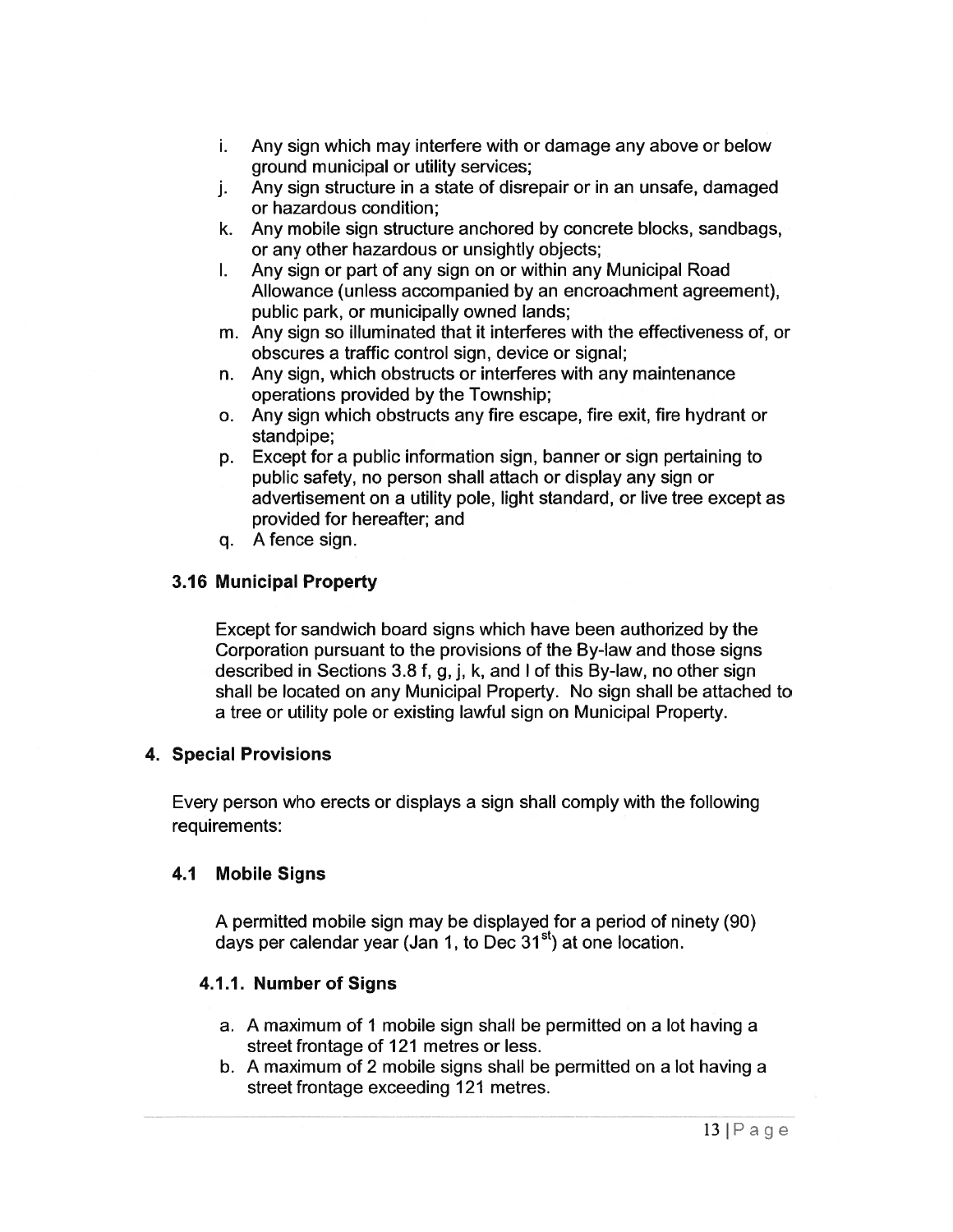# 4.1.2. General Provisions

- a. It is located on private property;
- b. It is displaying <sup>a</sup> message that logically and clearly indicates that the use is for the subject property;
- c. It is in goo<sup>d</sup> repair and has not become unsafe, unsightly or dangerous;
- d. It is situated at grade;
- e. Where it has been leased or rented from <sup>a</sup> sign company, the name and telephone number of the sign company is affixed to the sign at a clearly visible location;
- f. It has no more than two (2) sign faces for which the maximum sign face area shall not exceed 4.6 square metres in which no one dimension is greater than 2.4 metres;
- g. Where <sup>a</sup> business is located on <sup>a</sup> lot occupied by two (2) or more businesses, no application shall be approved if the total number of signs permitted on that lot would be exceeded until <sup>a</sup> permit has expired;
- h.  $\:$  It is located a minimum of 3 metres from the closest edge of  $\varepsilon$ sidewalk or lot line and at least 23 metres from the closest edge of another mobile sign; and
- i.A blank mobile sign shall not be permitted.

## 4.2 Readographs, and Electronic Message Displays

- a. Readographs and Electronic Message Displays shall only be permitted in commercial, employment and institutional zones.
- b. A groun<sup>d</sup> sign incorporating <sup>a</sup> readograph or an electronic message display shall be subject to the provisions of section 4.4 of this By law, excep<sup>t</sup> that the maximum permitted sign area for <sup>a</sup> groun<sup>d</sup> sign incorporating <sup>a</sup> readograph or electronic message display shall be 25 percen<sup>t</sup> greater than the maximum permitted sign area that does not incorporate <sup>a</sup> readograph or an electronic message display.
- c. The intensity of illumination of an electronic message display during a cycle shall be maintained at a constant level. In addition, such signs shall come equipped with automatic dimming technology that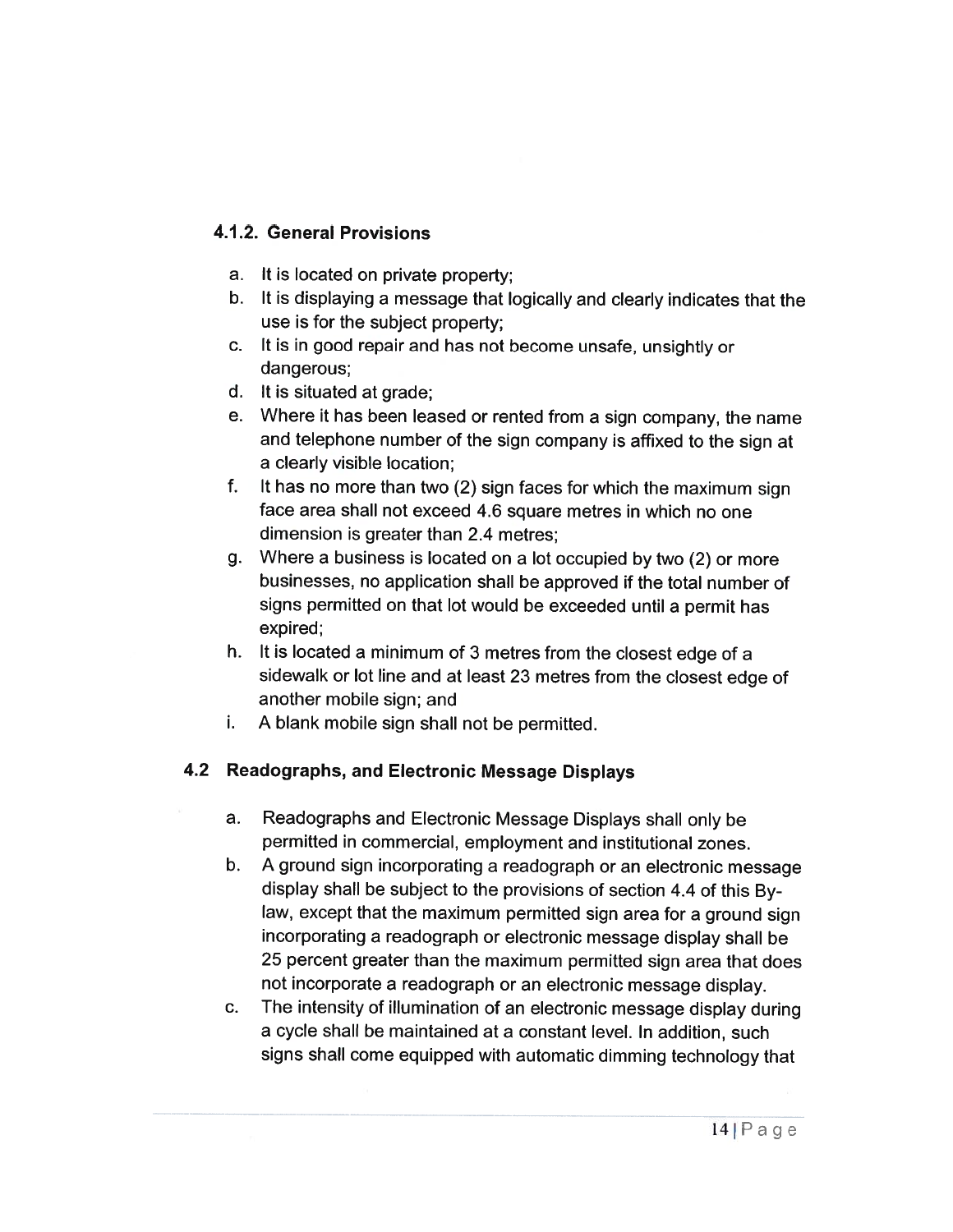automatically adjusts the signs brightness in direct correlation with ambient light conditions.

d. The information displayed on an electronic message display shall be static for at least 6 seconds per message.

## 4.3 Fascia Signs

- a. A fascia sign may only be erected or displayed on that portion of an exterior wall which is adjacent to that business and only when the wall faces <sup>a</sup> street, public lane, public parking lot or private parking lot.
- b. A fascia sign shall be permitted in any commercial, employment and institutional facility zone.
- c. A fascia sign shall only be permitted for the purpose of providing <sup>a</sup> notice of the use or occupancy of the building for which it is attached.
- d. A fascia sign may be erected above the first storey of any building, with <sup>a</sup> minimum clear height of 2.7 metres.
- e. The total sign area of all fascia signs on <sup>a</sup> building shall not exceed 25 percen<sup>t</sup> of the wall area of the first storey.
- f. Directional fascia signs shall be permitted in the parking areas of restaurants, multiple unit retail establishments, employment areas and multiple unit residential buildings, which shall not exceed 0.6 square metres in sign area.
- g. Fascia signs shall be anchored safely and securely to the exterior wall of <sup>a</sup> building that is capable of carrying this additional load by means of approved fastener.
- h. A fascia sign shall not project more than 0.3 metres from the wall of <sup>a</sup> building to which it is attached.
- i. Each lot shall be limited to two (2) fascia signs or one fascia sign for each business operation. An additional fascia sign is permitted for each additional street frontage.
- j. <sup>A</sup> fascia sign shall not exceed the height of the wall to which it is attached.

## 4.4 Ground Signs

a. Ground signs shall be permitted in any commercial, employment and institutional facility zone.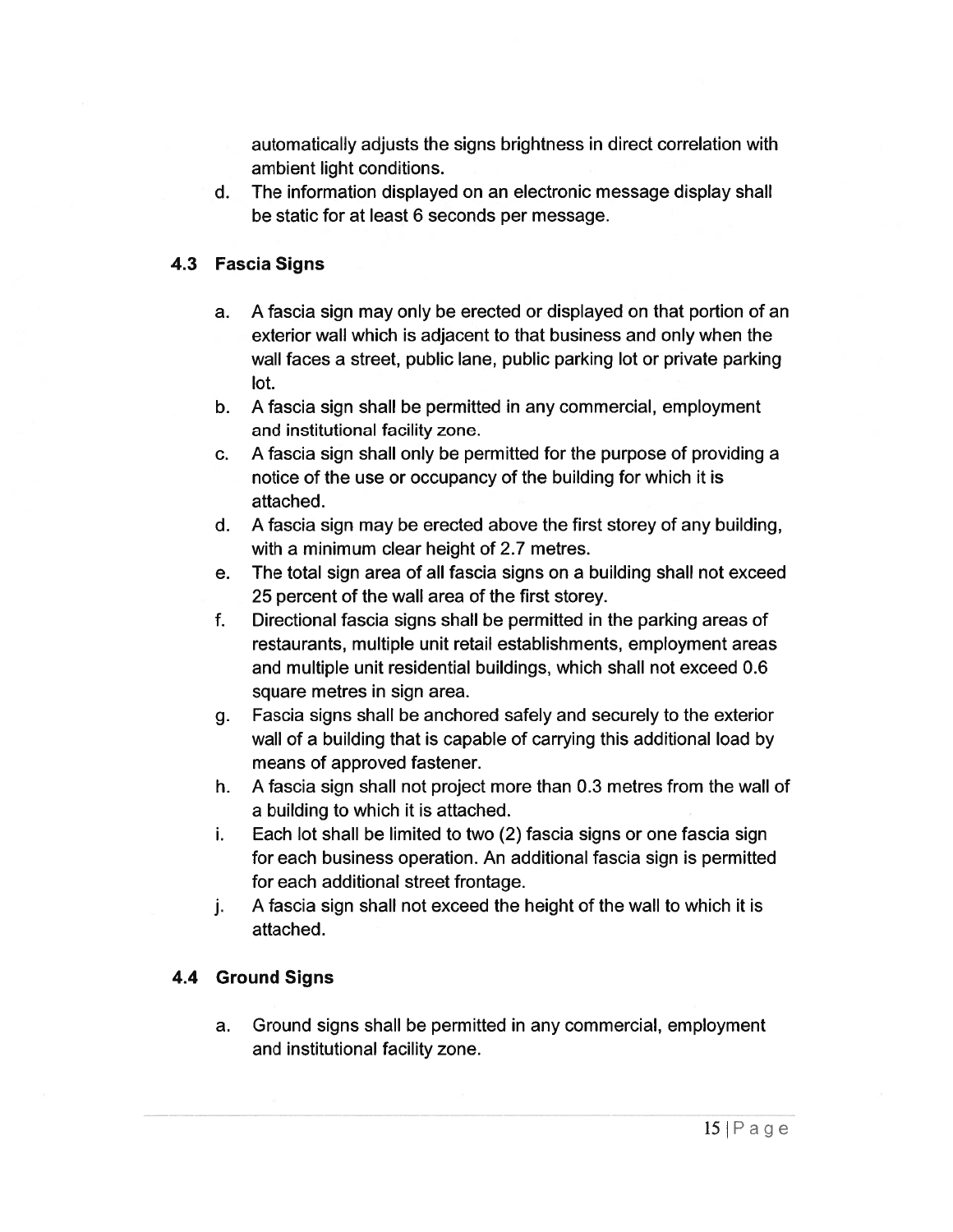- b. One ground sign shall be permitted on <sup>a</sup> property with frontage on <sup>a</sup> municipal highway. If <sup>a</sup> property has frontage on more than one municipal highway, one sign for each frontage shall be permitted on that property.
- c. A ground sign on <sup>a</sup> property with frontage of less than 30.0 metres shall not exceed 5.5 metres in height, and shall not exceed 5.5 square metres in sign area.
- d. For each additional 5.0 metres of frontage, an additional 0.5 metres of height shall be permitted, to <sup>a</sup> maximum height of 8.0 metres. Further, an additional 0.5 square metres in area shall be permitted, to <sup>a</sup> maximum area of 7.0 square metres.
- e. One off premises ground sign shall be permitted on <sup>a</sup> property that is undeveloped, which shall not exceed 5.0 square metres in sign area.
- f. A ground sign shall be located at least 3.0 metres from the property line of any adjacent residence.
- g. <sup>A</sup> ground sign shall be located at least <sup>1</sup> .5 metres from the property line of any adjacent commercial, employment, institutional zone or municipal public right of way.
- h. Ground signs shall be set in concrete footings which shall extend below the depth of frost penetration and shall be of sufficient size and weight to prevent overturning of the sign.
- i. Where required by the Chief Building Official or his/her designate, ground signs shall be designed by <sup>a</sup> professional engineer when required by the Ontario Building Code.

# 4.5 Sandwich Board Signs

- a. A sandwich board sign shall be permitted on Municipal Property during regular business hours only where an encroachment agreement has been entered into with the Corporation.
- b. A maximum of one (1) sandwich board sign per business may be erected or displayed within the municipal limits.
- c. Sandwich board signs must be removed from public property after business hours.

# 4.6 Election Signs

Election Signs for Federal, Provincial, Municipal, or School Board elections are regulated through legislation and in addition shall be subjected to the following: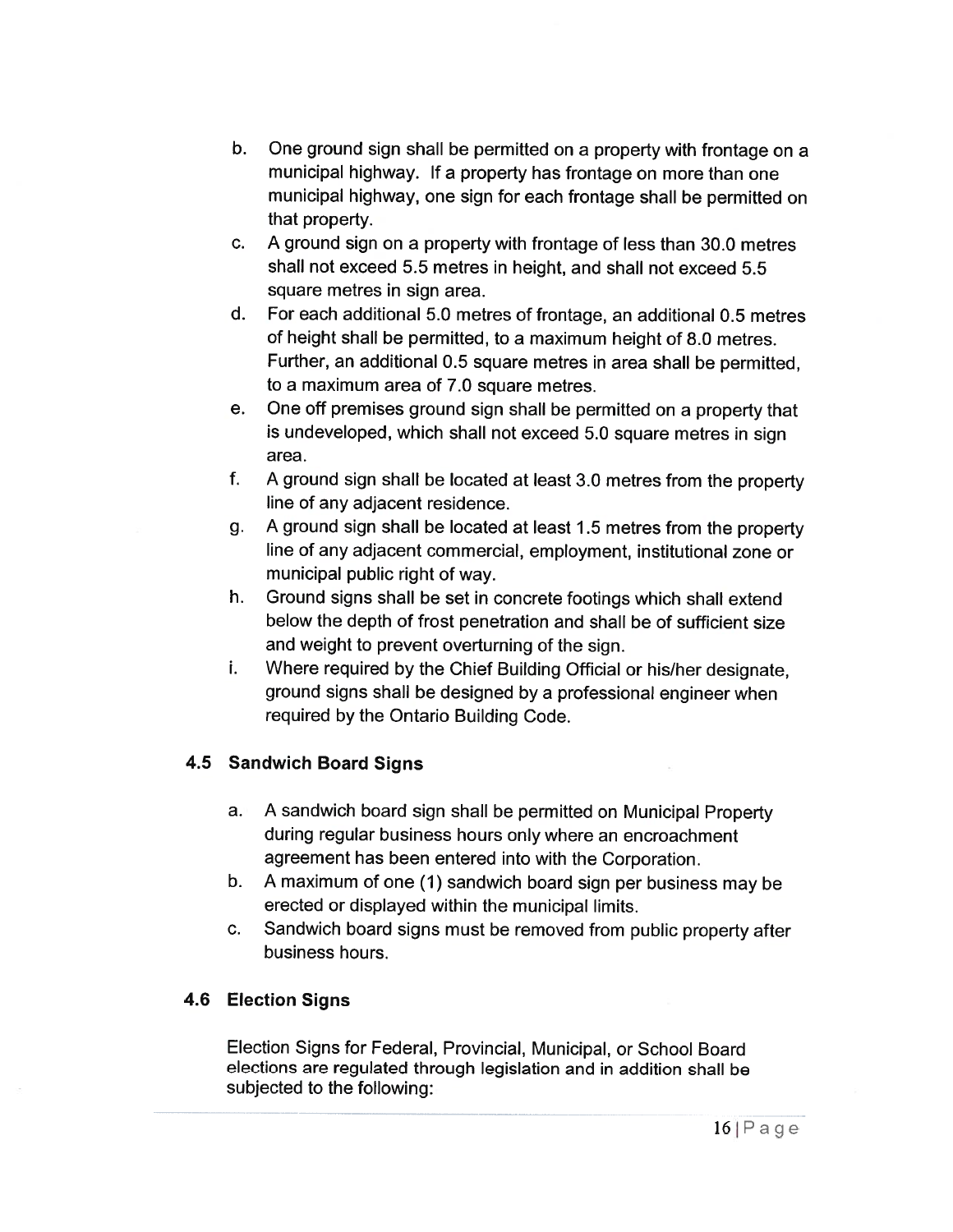- a. Election signs must be removed within seventy-two (72) hours after election polls close;
- b. Sandwich boards, portable/mobile signs, electronic message display signs and readograph signs are prohibited for election use;
- c. Election signs are not permitted within any municipal road allowance:
- d. No election sign shall be located as to interfere with the safe operation of vehicular and pedestrian traffic and any sign improperly located may be removed by Municipal Staff or his/her designate;
- e. No election sign shall be erected in any sight triangle;
- f. No election sign shall be erected at, adjacent to, or within 18 metres of polling stations. The Chief Building Official or his/her designate has the authority to remove these election signs immediately without notice;
- g. The Chief Building Official has the authority to immediately remove any election sign that is not in compliance with the requirement of this By-law; and
- h. No election sign shall be erected within any municipal property, including election-oriented vehicle wrapping signage.

# 4.7 Poster Panel Signs

- a. Poster panel signs shall be permitted in any commercial or employment zone.
- b. Only one poster panel sign shall be permitted on <sup>a</sup> lot.
- c. The regulations contained within Section 4.4 Ground Signs as they relate to sign height, sign area and location apply equally to Poster Panel Signs.

# 4.8 Hanging Signs

- a. Hanging signs shall be permitted in any commercial, institutional or employment zone.
- b. The maximum area of <sup>a</sup> hanging sign shall not exceed 1 .5 square metres.
- c. A hanging sign shall be firmly anchored to <sup>a</sup> building face.
- d. The sign shall have <sup>a</sup> minimum clearance above grade of 2.4 metres.
- e. A hanging sign shall not be constructed as <sup>a</sup> swing sign.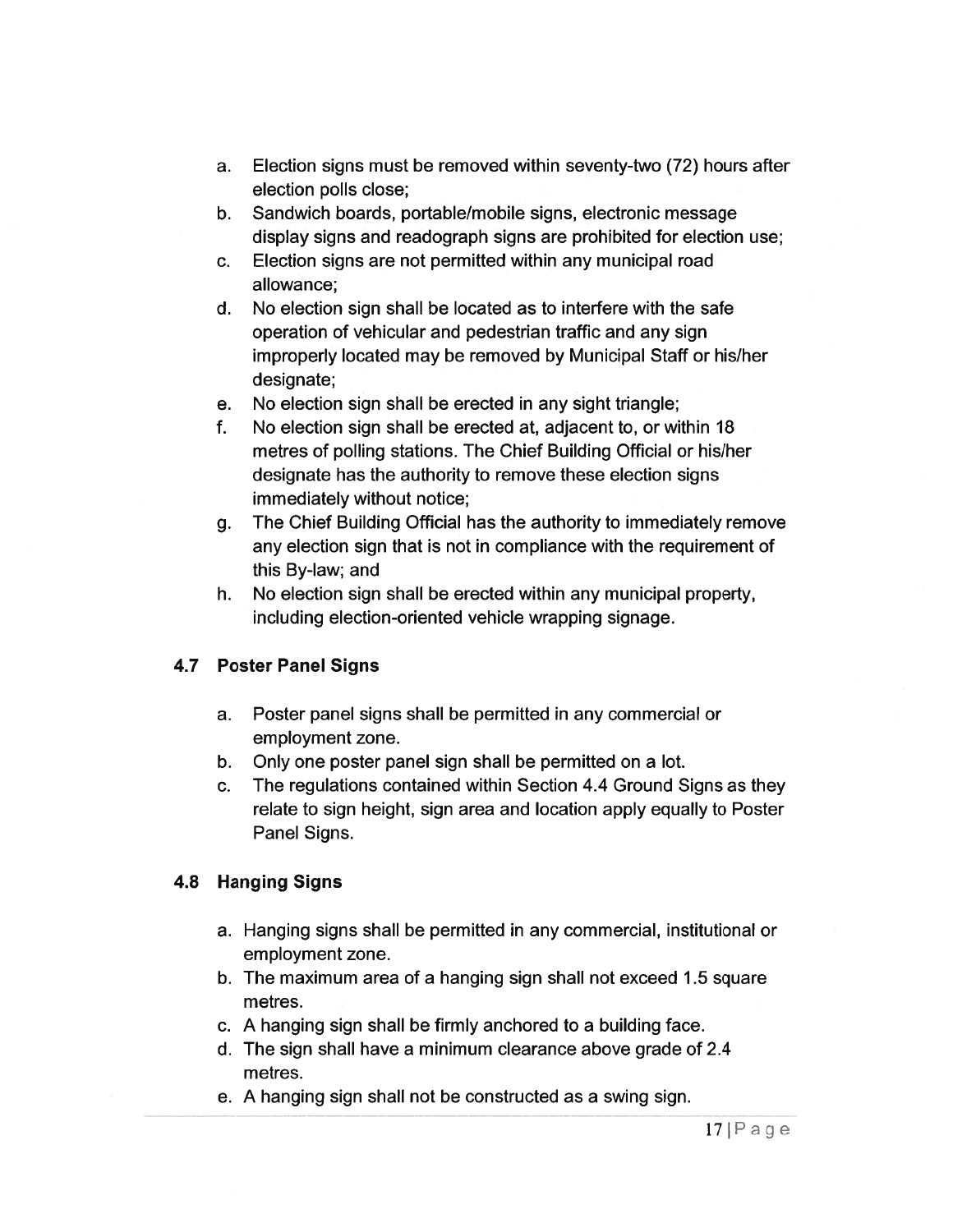## 5. Zones Where Signs are Permitted

Every person who erects or displays <sup>a</sup> sign shall comply with the following requirements:

### 5.1 Interpretation

Reference made in this By-law to the Zoning By-law of the Corporation of the Township of Cavan Monaghan, shall mean the Comprehensive Zoning By-law of the Township of Cavan Monaghan No. 2018-58, as amended.

### 5.2. Signs Permitted in all Zones

Real estate signs, contractor's signs, developer's signs, directional signs, warning signs, traffic control signs and public information signs shall be permitted in any zone, excluding Natural Core.

No person shall erect <sup>a</sup> real estate sign, contractor's sign, developer's sign, directional sign, or warning sign in any zone, excep<sup>t</sup> in accordance with the following provisions;

## 5.2.1. Real Estate Signs

- a.. Real estate signs shall be permitted in any zone on a lot which is for sale or available for lease or rent, and shall be removed within twenty-one (21) days following the confirmation of <sup>a</sup> sale or the leasing of the premises;
- b.. Real estate signs shall not have a sign area exceeding 0.5 square metres, excep<sup>t</sup> in <sup>a</sup> commercial or employment zone, where the sign area shall not exceed 3 square metres; and
- c. A maximum of one (1) real estate sign per lot shall be permitted, excep<sup>t</sup> where there is separate street or water frontage, at which point one additional sign per street or water frontage will be permitted.

## 5.2.2. Contractor's Signs

a. Contractor's signs shall be permitted in any zone on <sup>a</sup> lot where there is active and ongoing construction by the business or person so indicated on the sign and shall be removed upon completion of construction;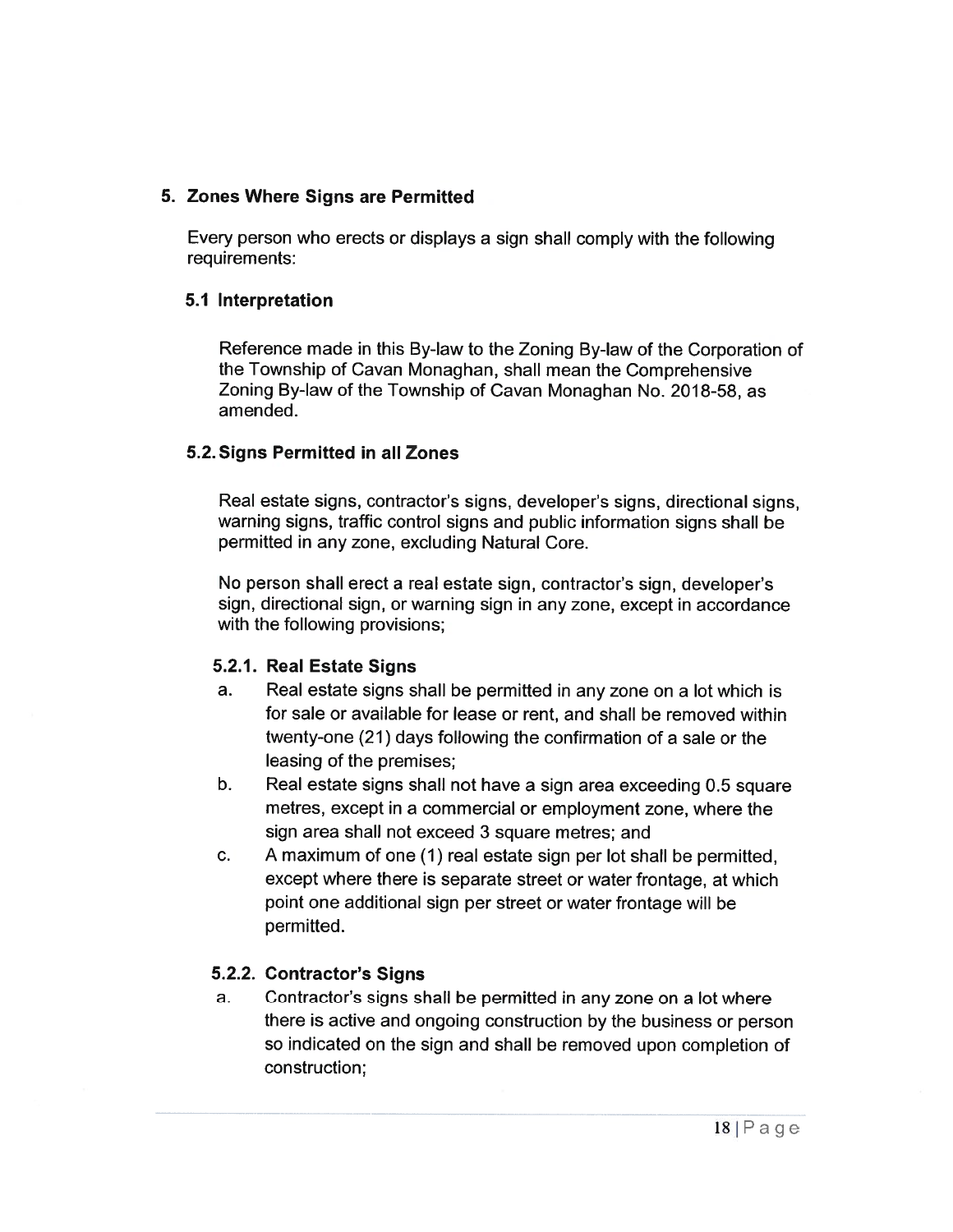- b. Contractor's signs shall not have <sup>a</sup> sign area exceeding 1 .5 square metres; and
- c. Contractor's signs may be located adjacent to any lot line including <sup>a</sup> street line.

## 5.2.3. Developer's Signs

- a. Developer's signs may be permitted in any zone on <sup>a</sup> lot that is subject to <sup>a</sup> current or proposed development or redevelopment project;
- b. A maximum of one (1) developer's sign shall be permitted on <sup>a</sup> lot for each separate street onto which the lot subject to the development project fronts;
- c. Developer's signs shall be removed within twenty-one (21) days from the date of completion of the development or redevelopment project;
- d. The maximum sign area for each developer's sign shall be 0.1 square metres for each 1 .5 metres of street frontage, but in no case shall exceed 14 square metres in area;
- e. Developer's signs shall be deemed to be Ground Signs for setback purposes, and therefore subject to the relevant policies of Section 4.4 of this By-law; and
- f. The maximum height of <sup>a</sup> developer's sign shall be 4.6 metres.

# 5.2.4. Directional Signs

- a. Directional signs shall be permitted in any Zone along or adjacent to any private thoroughfare; and
- b. Directional signs shall not have any face exceeding 0.5 square metres.

# 5.2.5. Warning Signs

a. Warning signs shall have <sup>a</sup> maximum sign area of 0.5 metres.

## 5.2.6. Civic Address Signs

a. Civic address signs shall have <sup>a</sup> maximum sign area of 0.2 square metres.

# 5.3. Residential Zones

No person shall erect, display, or cause or permit to be erected or displayed <sup>a</sup> sign in <sup>a</sup> residential zone within the Township, subject to the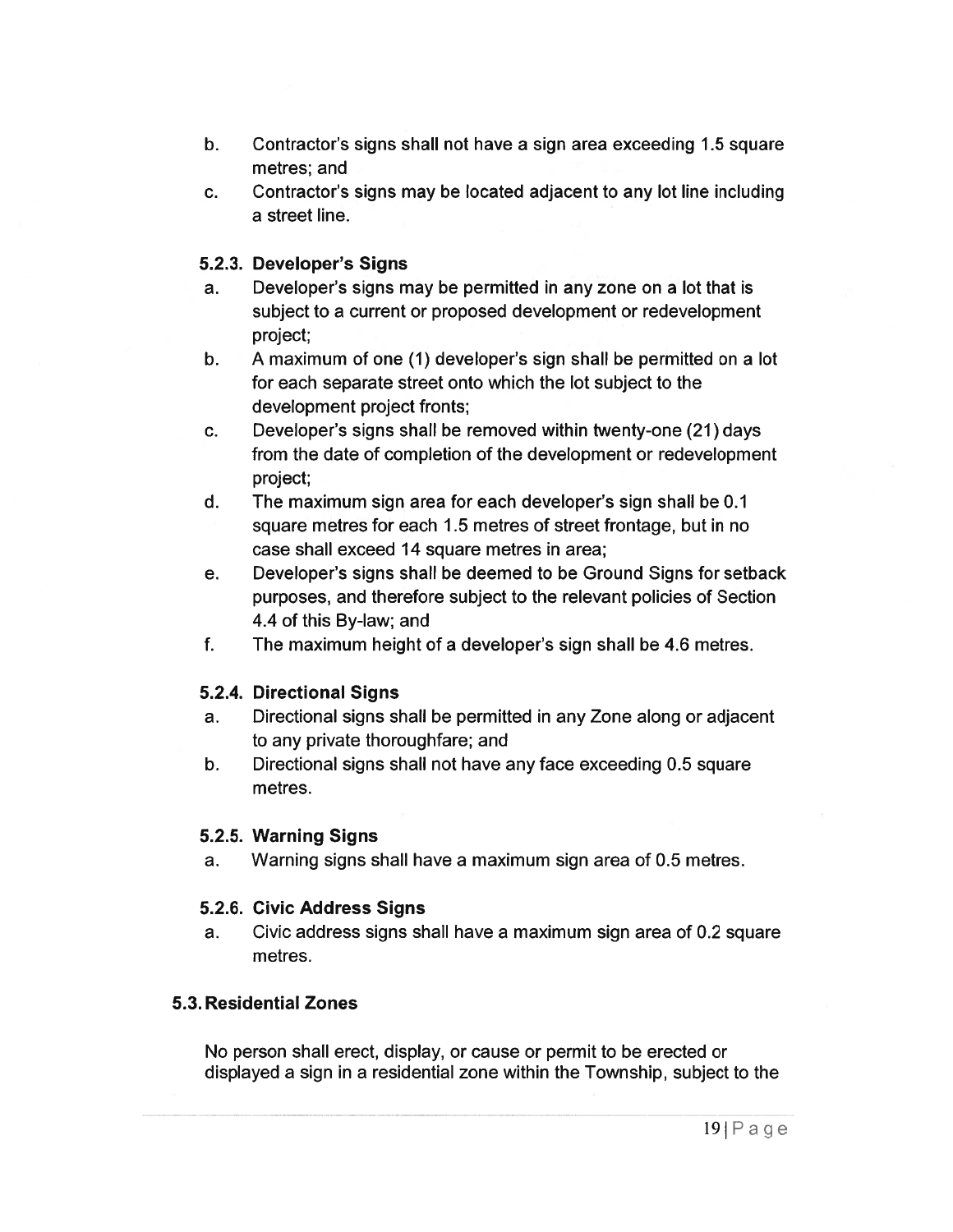following exceptions and subject to compliance with the other applicable provisions of this by-law.

- a. Signs permitted in Section 5.2 of this By-law;
- b. Personal identification signs;
- c. Private warning signs;
- d. Directory signs;
- e. Election signs;
- f. Home occupation signs, non-illuminated and not exceeding 11 square metre as per Zoning By-law No. 2018-58 and its amendments;
- g. Block Parent or similar signs; and
- h. Yard sale signs.

### 5.4. Institutional Zones

No person shall erect, display, or cause or permit to be erected or displayed <sup>a</sup> sign in an institutional zone within the Township, subject to the following exceptions and subject to compliance with the other applicable provisions of this by-law.

- a. Signs permitted in Section 5.2 of this By-law;
- b. Electronic Message Display signs;
- c. Fascia signs;
- d. Ground signs;
- e. Mobile signs;
- f. Sandwich board signs; and
- g. Temporary signs.

## 5.5. Commercial and Employment Zones

No person shall erect, display, or cause or permit to be erected or displayed <sup>a</sup> sign in commercial and employment zones within the Township, subject to the following exceptions and subject to compliance with the other applicable provisions of this by-law.

- a. Signs permitted in Section 5.2 of this By-law;
- b. Electronic Message Display signs;
- c. Fascia signs;
- d. Ground signs
- e. Mobile signs
- f. Poster panel signs;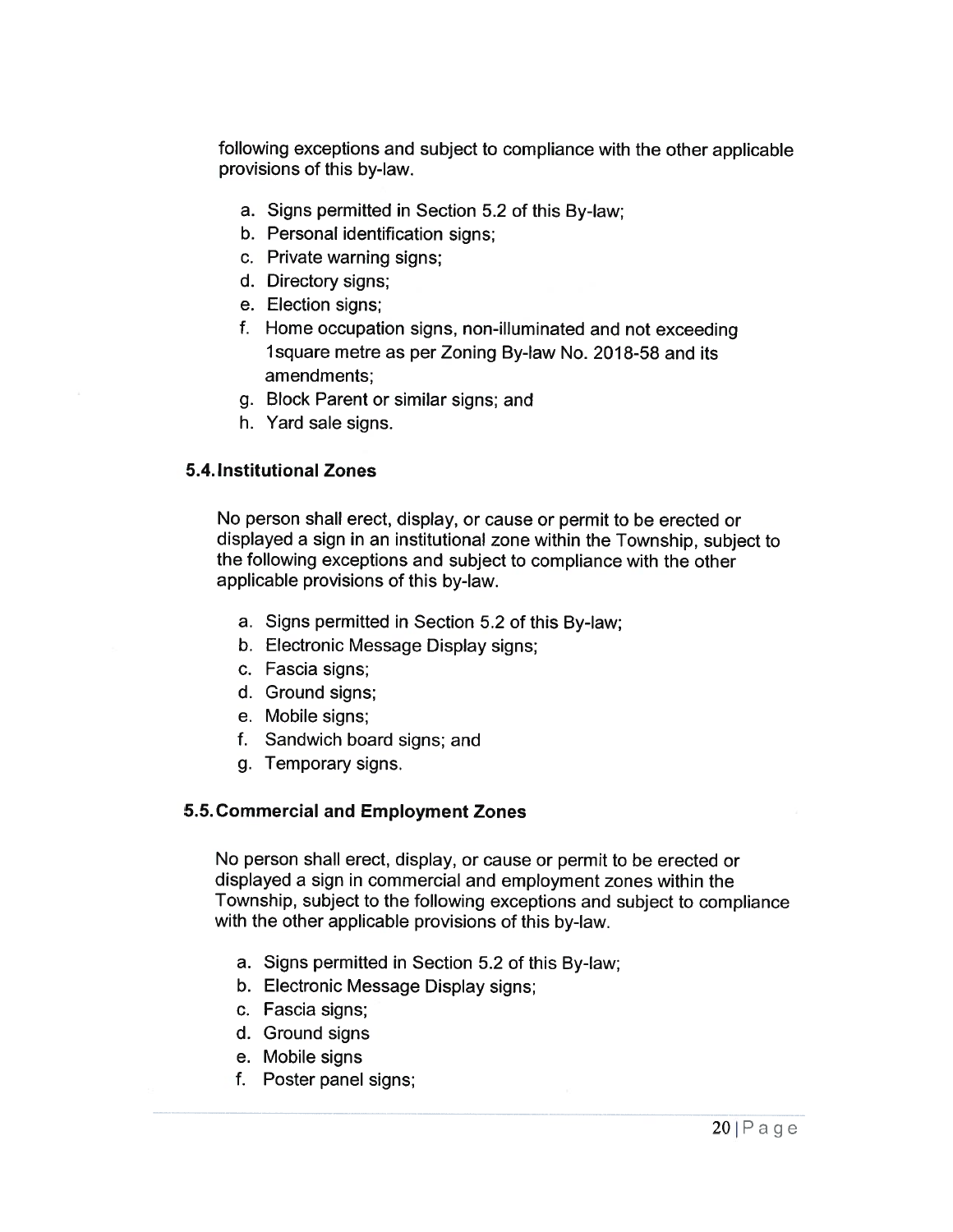- g. Readograph signs
- h. Sandwich board signs; and
- i. Temporary signs.

#### 5.6. Rural and Agricultural Zones

No person shall erect, display, or cause or permit to be erected or displayed <sup>a</sup> sign in rural and agricultural zone within the Township, subject to the following exceptions and subject to compliance with the other applicable provisions of this by-law.

- a. Signs permitted in Section 5.2 of this By-law;
- b. Billboard signs are permitted on Rural and Agriculturally Zoned parcels with frontage on County roads and Provincial Highways subject to the regulations and permit requirements of the governing road authority. No additional municipal permits are required;
- c. Fascia signs erected on <sup>a</sup> barn or other accessory building or structure used to advertise the name of the farm or the identity of the operators, having <sup>a</sup> maximum sign area of 14 square metres;
- d. Ground signs used for personal identification, not exceeding 2.3 square metres;
- e. Temporary signs used to identify crops;
- f. Home occupation signs;
- g. Signs that are used to advertise the sale of fresh farm products provided the total area of the sign does not exceed 1 .5 square metres.

#### 5.7. Community Improvement Plan Areas

No person shall erect, display, or cause or permit to be erected or displayed <sup>a</sup> sign in Community Improvement Plan areas within the Township, subject to the following exceptions and subject to compliance with the other applicable provisions of this by-law.

- a. Signs permitted in Section 5.2 of this By-law;
- b. Ground Signs
- c. Sandwich Board Signs
- d. Fascia Signs
- e. Hanging Signs
- f. Window Signs
- g. Awning Signs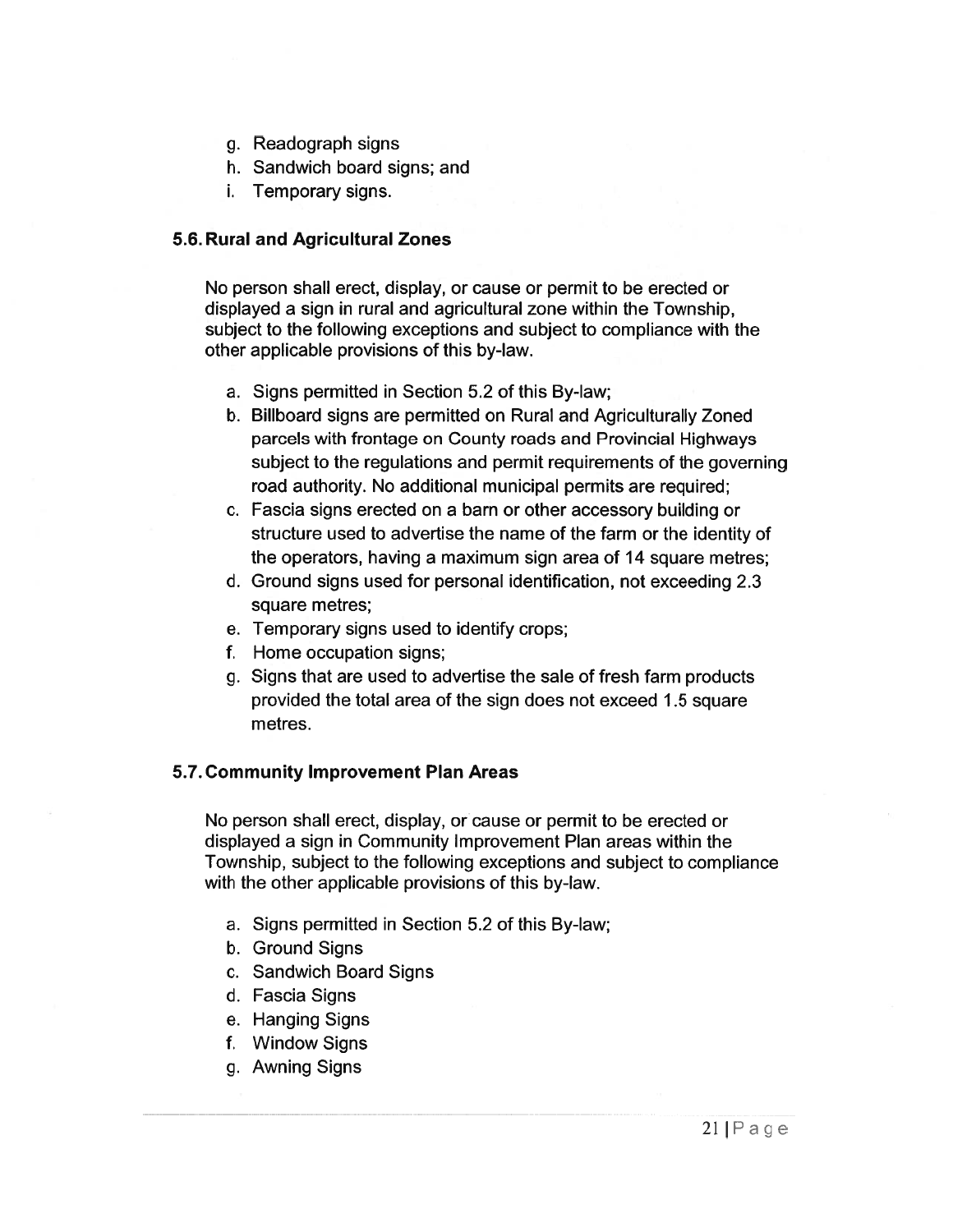All signs within <sup>a</sup> Community Improvement Plan Area may be subject to the supplementary regulations or design guidelines developed and approved for those CIP Area(s). These regulations or design guidelines are in addition to those contained elsewhere in the By-law and shall take precedence on those points which conflict.

### 5.8. Other Zones

No person shall erect or display <sup>a</sup> sign on <sup>a</sup> lot in another zone excep<sup>t</sup> signs permitted pursuan<sup>t</sup> to section 5.2 of this By-law or for signs for which <sup>a</sup> permit is not required by this By-law.

### 6. Administration

## 6.1 Responsibility

- a. This By-law shall be administered and enforced by the Chief Building Official or his/her designate.
- b. The provisions of this By-law shall not be construed as relieving or limiting the responsibility or liability of any person erecting or maintaining <sup>a</sup> sign, awning or marquee erected pursuan<sup>t</sup> to this By law for personal injury, property damage or any loss however accessioned resulting from negligence or willful acts of such person, his agents or employees, in the erection, maintenance or removal of a sign, awning or marquee erected in accordance with <sup>a</sup> permit issued by the Corporation under this By-law, nor shall it be construed as imposing upon the Corporation or its officials any responsibility or liability by reason of approval of any sign, awning or marquee under the provisions of this By-law.

## 6.2 Violations, Penalties and Remedies

- a. Any person who contravenes the provisions of this By-law is guilty of an offence and, upon conviction, is subject to <sup>a</sup> fine as provided in the (Ontario) Provincial Offences Act and to any other applicable penalties.
- b. If this By-law is contravened and <sup>a</sup> conviction entered, the court in which the conviction has been entered and any court of competent jurisdiction thereafter may, in addition to any other remedy and to any penalty that is imposed, make an order prohibiting the continuation or repetition of the offence by the person convicted.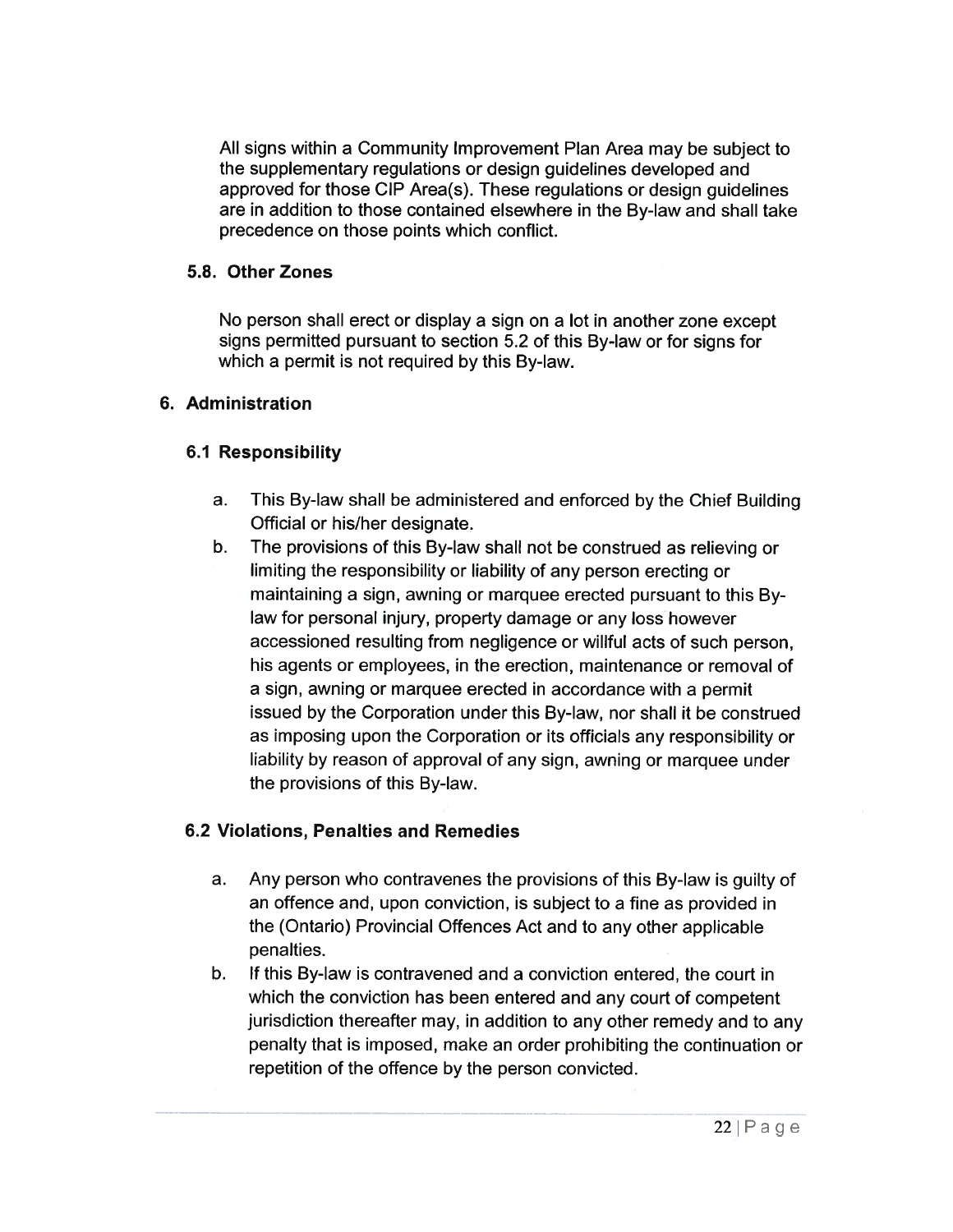- c. For the purposes of this By-law, each and every day that <sup>a</sup> contravention of this By-law continues constitutes <sup>a</sup> separate and distinct offence under the By-law.
- d. In addition to any other remedy provided for in law, as it relates to signs located on private property, the Corporation, upon the giving of not less than five (5) days of notice to the owner of land or the owner of <sup>a</sup> sign, awning or marquee by registered mail or personal service at the address as shown on the last revised assessment roll, may remove or pull down any sign, awning or marquee that is erected or maintained in contravention of this By-law as per section 3.13, or that is unsafe and poses <sup>a</sup> danger to the public, any expenses incurred by the Corporation in so doing may be collected by action or in like manner as municipal taxes.
- e. If, upon inspection, the Chief Building Official or his/her delegate, at his or her sole discretion, is satisfied that <sup>a</sup> sign poses an immediate danger to the health and safety of any person, he or she may cause the sign to be removed by the Township, without giving advance notice, at the expense of the owner of the property on which the sign is located.
- f. If <sup>a</sup> sign is removed in accordance with section 5.2 d. all costs incurred by the Township, including the administrative and storage costs, may be added to the tax roll and collected in the same manner as taxes.
- g. The Chief Building Official or his/her designate may remove any sandwich board sign that is not in compliance with this By-law.

## 6.3 Severability

If, for any reason, any section, clause or provision of this By-law is declared by <sup>a</sup> court of competent jurisdiction to be invalid, the same shall not affect the validity of this By-law as <sup>a</sup> whole or any par<sup>t</sup> thereof, other than the par<sup>t</sup> which was declared to be invalid.

### 6.4 Interpretation

- a. In the case of conflict between the provisions of this By-law and provisions of other By-laws or statutes, the most restrictive shall apply.
- b. In this By-law, the word "shall" is mandatory; words in the singular include plural; words in the plural include singular.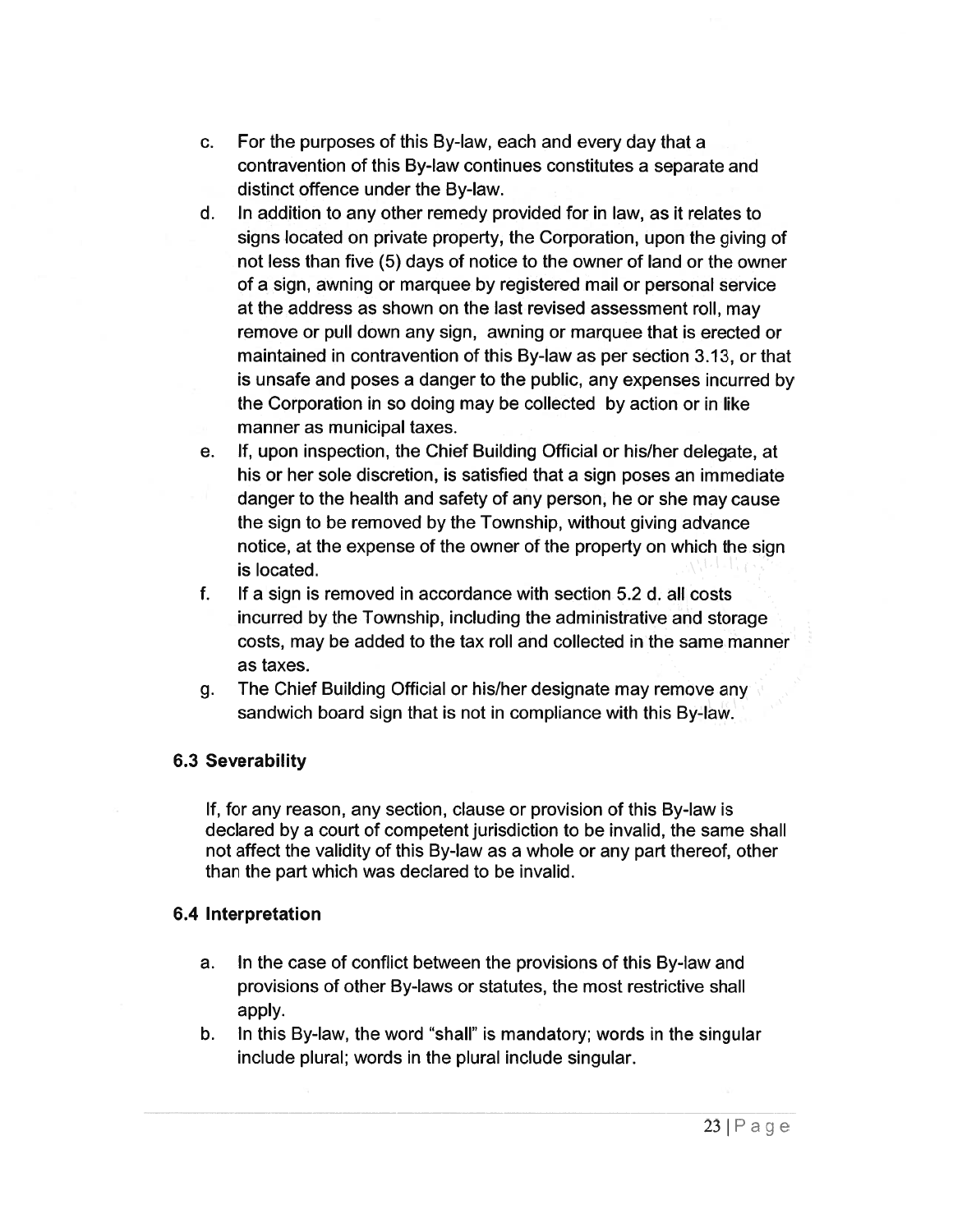#### 6.5 Variance

- a. Where a person cannot comply with the provisions of this By-law, application may be made to the Council of the Corporation of the Township of Cavan Monaghan for <sup>a</sup> variance from the provisions of this By-law.
- b. Application to Council for <sup>a</sup> variance shall clearly set out why the provisions of this By-law cannot be met and shall be accompanied by a fee which is set out in the Township's User Fees and Charges By law which shall not be refundable.
- c. Council may, upon receipt of an application for <sup>a</sup> variance from the provisions of this By-law, authorize such variances as may be requested provided in the opinion of the Council the general intent and purpose of this By-law is maintained.

Read a first, second and third time and passed this $\bigcirc$  day of  $\vee\vee\alpha$  ;  $\mid$ 2021.

Scott cFadden Mayor **Clerk** 

Cindy Page \/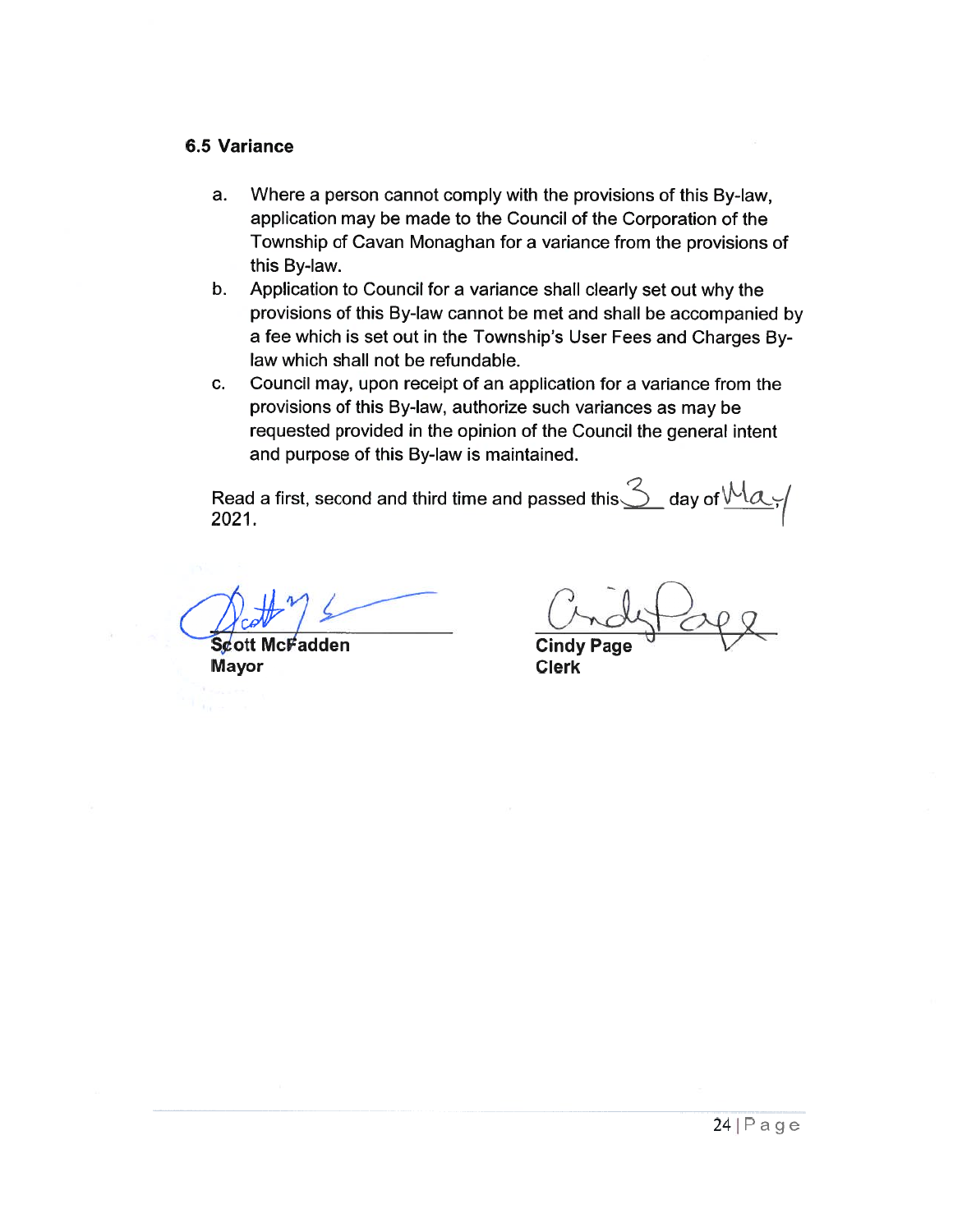## Schedule "A" to By-law No. 2021-28

## Sign Permit Fees

All Signs \$75\*

\*When several sign permit applications are made concurrently on <sup>a</sup> property that is being redeveloped, only one sign permit fee will be collected.

Variance Application Fee \$250